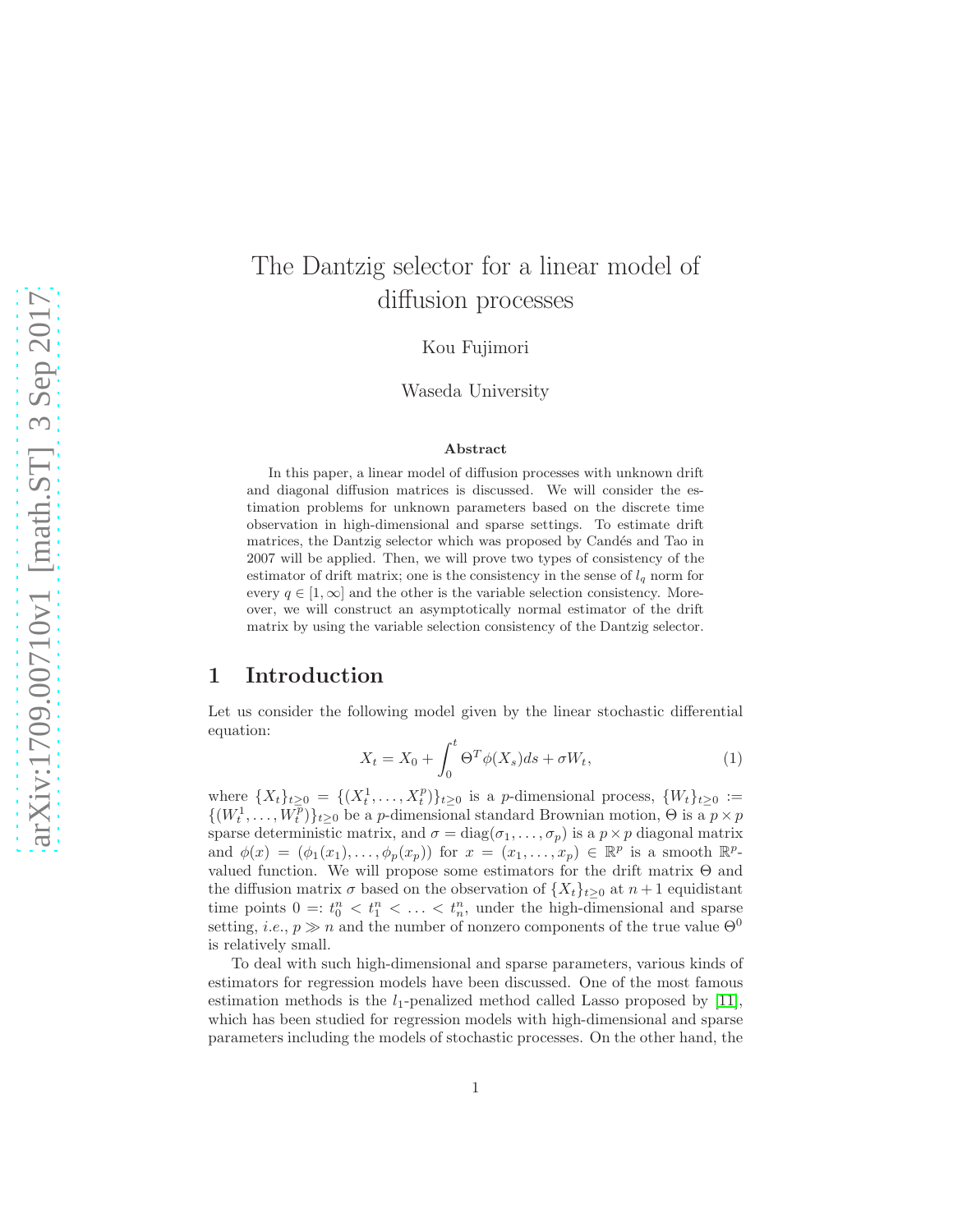relatively new estimation procedure called the Dantzig selector was proposed for linear regression models in [2]. The Dantzig selector has some properties similar to Lasso estimator for linear regression models in some theoretical senses [1]. Moreover, it is well known that the Dantzig selector for linear models has computational advantages since it can be solved by a linear programming, while Lasso demands a convex program.

The estimation problems for models of diffusion processes based on discretely observed data have been studied by many researchers in low dimensional settings. Especially, the quasi-likelihood methods have been used to estimate the unknown parameter, for instance, see  $[15]$ ,  $[5]$ , and  $[7]$ . In addition, the penalized estimators for discretely observed multi-dimensional models of diffusion processes were discussed by [\[6\]](#page-18-0) and [8] in low-dimensional settings.

Pioneering work of high-dimensional linear diffusion processes was done by [\[9\]](#page-18-1). They studied the various models of multi-dimensional diffusion processes observed continuously in high-dimensional settings including the following pdimensional linear models:

<span id="page-1-0"></span>
$$
X_t = X_0 + \int_0^t \Theta^T X_s ds + W_t.
$$
 (2)

These models may be useful for various fields such as statistical physics, chemical reactions and network systems. They proposed the Lasso type estimator of the drift matrix Θ and prove the variable selection consistency of the estimator. In this paper, we will apply the Dantzig selector for the linear models of stochastic processes [\(1\)](#page-0-0), which is similar to the model [\(2\)](#page-1-0), to estimate the drift matrix  $\Theta$ and prove the consistency in the sense of  $l_q$  norm for every  $q \in [1,\infty]$  and the variable selection consistency under some appropriate conditions. Moreover, using the variable selection consistency, we will construct the new estimator which has an asymptotic normality.

This paper is organized as follows. In Section 2, we will introduce our model setups and some regularity conditions. The construction and the consistency of the estimator of diffusion matrix are described in Section 3. The estimation procedure for the drift matrix and the  $l_q$  consistency of the estimator are presented in Section 4. Then, we will prove the variable selection consistency in Section 5. Moreover, we will construct the new estimator by using the variable selection consistency of the drift estimator and prove the asymptotic normality of the new estimator in this section. Finally, some concluding remarks and future works are described in Section 6.

Throughout this paper, we denote by  $\|\cdot\|_q$  the  $l_q$  norm of vector for every  $q \in [1,\infty], i.e.$  for  $v = (v_1, v_2, \dots, v_p)^T \in \mathbb{R}^p$ , we define that

$$
||v||_q = \left(\sum_{j=1}^p |v_j|^q\right)^{\frac{1}{q}}, \quad q < \infty;
$$
  

$$
||v||_{\infty} = \sup_{1 \le j \le p} |v_j|.
$$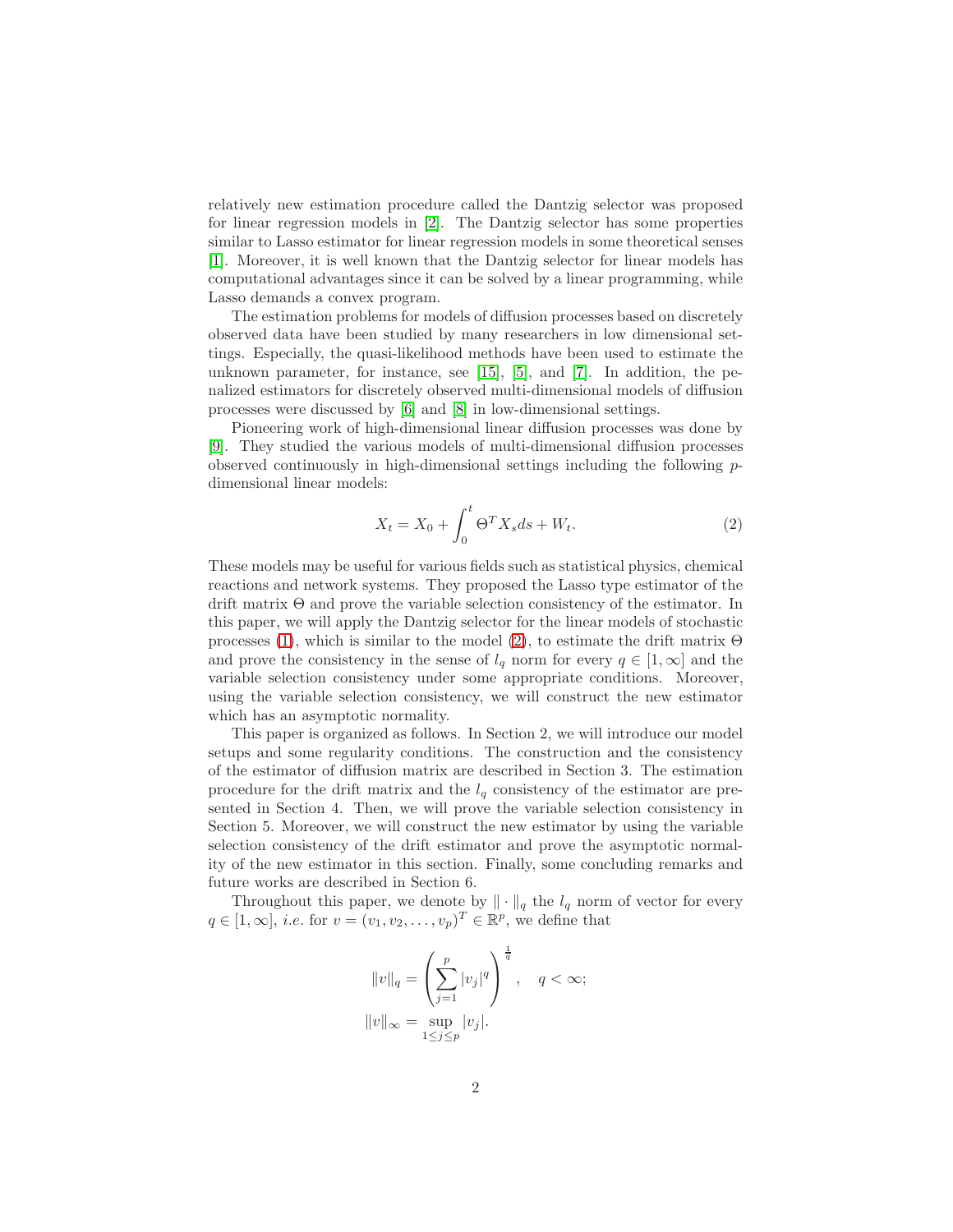In addition, for a  $m \times n$  matrix A, where  $m, n \in \mathbb{N}$ , we define  $||A||_{\infty}$  by

$$
||A||_{\infty} := \sup_{1 \le i \le m} \sup_{1 \le j \le n} |A_i^j|,
$$

where  $A_i^j$  denotes the  $(i, j)$ -component of the matrix A. For a vector  $v \in \mathbb{R}^p$ , and an index set  $T \subset \{1, 2, ..., p\}$ , we write  $v_T$  for the |T|-dimensional subvector of v restricted by the index set T, where  $|T|$  is the number of elements in the set T. Similarly, for a  $p \times p$  matrix A and index sets  $T, T' \subset \{1, 2, \ldots, p\}$ , we define the  $|T| \times |T'|$  sub-matrix  $A_{T,T'}$  by

$$
A_{T,T'} := (A_{i,j})_{i \in T, j \in T'}.
$$

For a R-valued random variable X on a probability space  $(\Omega, \mathcal{F}, P)$ , we define the  $L_q$  norm of X by

$$
||X||_{L^q}:=(E[|X|^q])^{\frac{1}{q}},
$$

where  $E[\cdot]$  is the expectation with respect to the probability measure P.

### 2 Preliminaries

Let  $\{W_t^1\}_{t\geq0}$ ,  $\{W_t^2\}_{t\geq0}$ ,... be independent standard Brownian motions on a probability space  $(\Omega, \mathcal{F}, P)$ . Define the filtration  $\{\mathcal{F}_t\}_{t\geq 0}$  as follows.

$$
\mathcal{F}_t := \mathcal{F}_0 \vee \sigma(W_s^j, \ j = 1, 2, \ldots : s \in [0, t]), \quad t \ge 0,
$$

where  $\mathcal{F}_0$  is a  $\sigma$ -field independent of  $\{W_t\}_{t\geq 0}$ . We consider the following pdimensional linear stochastic differential equation [\(1\)](#page-0-0) defined on the stochastic basis  $(\Omega, \mathcal{F}, \{\mathcal{F}_t\}_{t\geq 0}, P)$ :

$$
X_t = X_0 + \int_0^t \Theta^T \phi(X_s) ds + \sigma W_t,
$$

where  $\{X_t\}_{t\geq 0} = \{(X_t^1, \ldots, X_t^p)\}_{t\geq 0}$  is a *p*-dimensional process,  $\{W_t\}_{t\geq 0} :=$  $\{(W_t^1, \ldots, W_t^{\overline{p}})\}_{t \geq 0}$  be a *p*-dimensional standard Brownian motion,  $\Theta$  is a  $p \times p$ deterministic matrix, and  $\sigma = diag(\sigma_1, \ldots, \sigma_p)$  is a  $p \times p$  diagonal matrix and  $\phi(x) = (\phi_1(x_1), \ldots, \phi_p(x_p)), x = (x_1, \ldots, x_p)$  is a smooth  $\mathbb{R}^p$ -valued function. Assume that  $X_0$  is  $\mathcal{F}_0$ -measurable. Note that  $\{X_t^i\}_{t\geq 0}$  for each  $i=1,2,\ldots,p$ satisfies the following equation.

$$
X_t^i = X_0^i + \int_0^t \Theta_i^T \phi(X_s) ds + \sigma_i W_t^i,
$$

where  $\Theta_i$  is an *i*-th row of matrix  $\Theta$ . In this paper, we consider the estimation problem of  $\Theta$  and  $\sigma$ . We observe the process  $\{X_t\}_{t>0}$  at  $n+1$  discrete time points:

$$
0 =: t_0^n < t_1^n < \ldots < t_n^n, \quad t_k^n = \frac{kt_n^n}{n}, \quad k = 0, 1, \ldots, n.
$$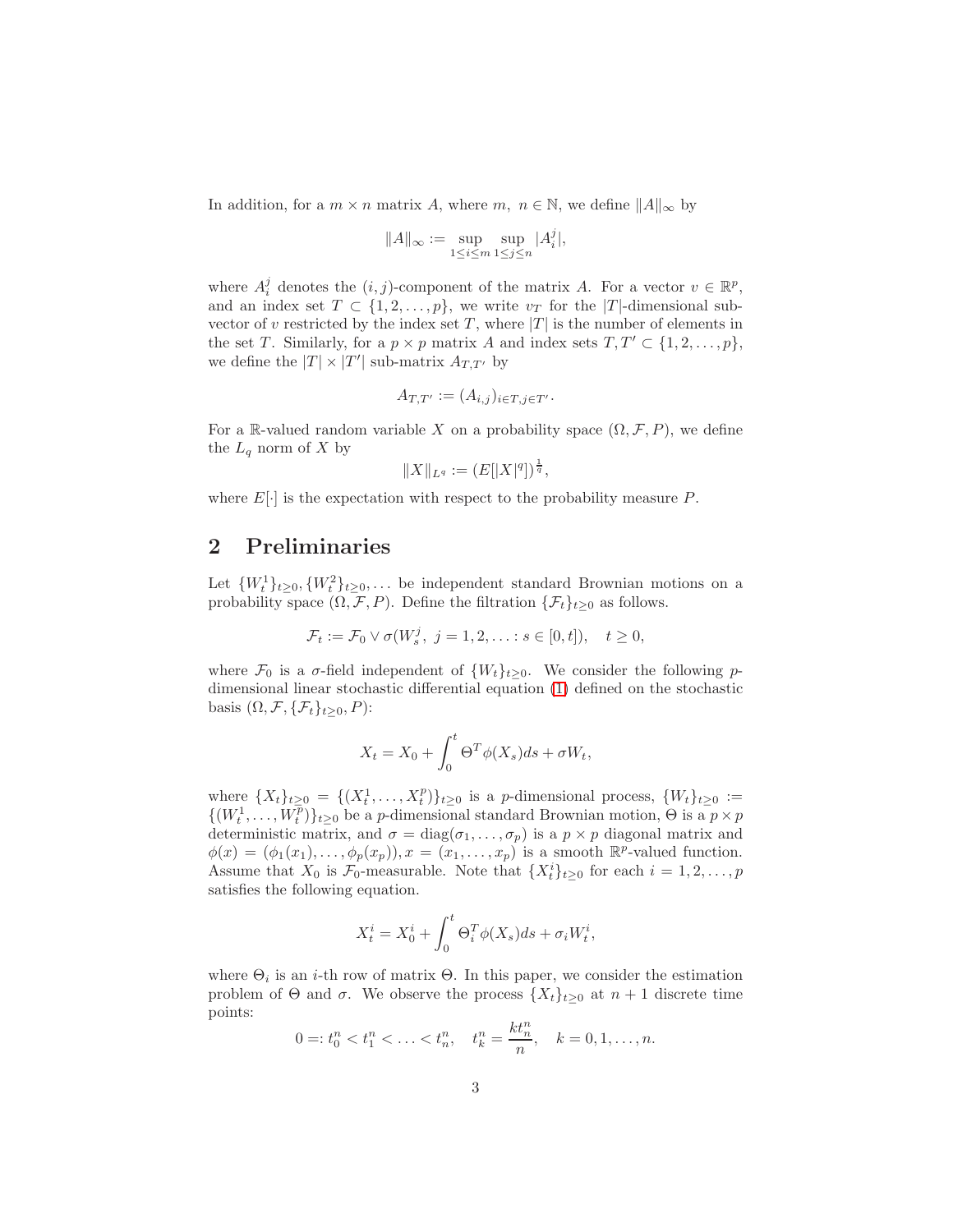Write  $T_0^i$  for the support of  $\Theta_i^0$  for every  $i \in \{1, 2, \ldots, p\}$ , *i.e.*,  $T_0^i = \{j : \Theta_{ij}^0 \neq 0\}$ . Let  $S_i$  be the number of elements in the index set  $T_0^i$ . Hereafter, we assume the following high-dimensional and sparse setting for the true value  $\Theta^0$ .

$$
p = p_n \gg n, \quad \sup_{1 \le i < \infty} S_i =: S^* \ll n,
$$

where  $S^* > 0$  is a constant which does not depend on n. We introduce the log-quasi-likelihood given by

$$
l_n(\Theta_i, \sigma_i) := \frac{1}{n\Delta_n} \sum_{k=1}^n \left\{ -\frac{1}{2} \log(2\pi \sigma^2 \Delta_n) - \frac{|X_{t_k^n}^i - X_{t_{k-1}^n} - \Theta_i^T X_{t_{k-1}^n} \Delta_n|^2}{2\sigma_i^2 \Delta_n} \right\},
$$

where  $\Delta_n := t_k^n - t_{k-1}^n = t_n^n/n$ . We assume the following conditions.

- Assumption 2.1. (i) Suppose that  $p_n \to \infty$  as  $n \to \infty$ ,  $\log p_n = o(\sqrt{n\Delta_n})$ , and  $\Delta_n \geq n^{-\alpha}$ , for some  $\alpha \in (1/2, 1)$ . Especially, the last condition implies that  $n\Delta_n = T_n \to \infty$ ,  $\Delta_n \to 0$  and  $n\Delta_n^2 \to 0$  as  $n \to \infty$ .
- (ii) The functions  $\phi_i$ 's are uniformly bounded and satisfy global Lipschitz condition, i.e., there exist positive constants  $L$  and  $L'$  which satisfy the following conditions for every  $x, y \in \mathbb{R}$ .

$$
\sup_{1 \le i < \infty} \sup_{x \in \mathbb{R}} |\phi_i(x)| \le L
$$
  
\n
$$
\sup_{1 \le i < \infty} |\phi_i(x) - \phi_i(y)| \le L'|x - y|.
$$
  
\n
$$
\sup_{1 \le i < \infty} |\phi_i(x) - \phi_i(y)| \le L'|x - y|.
$$

(iii) For every  $\nu \geq 1$ , there exists  $\tilde{C}_{\nu}$  such that

$$
\sup_{\leq i < \infty} \sup_{t \in [0, \infty)} E\left[ |X_t^i|^{\nu} \right] \leq \tilde{C}_{\nu}.
$$

Note that this assumption implies that

 $\overline{1}$ 

$$
\sup_{t\in[0,\infty)} E\left[\sup_{1\leq i\leq p_n} |X_t^i|^{\nu}\right] \leq p_n \tilde{C}_{\nu}.
$$

(iv) There exist positive constants  $K_1$ ,  $K_2$ ,  $K_3$  and  $K_4$  for the true values  $\Theta^0$ ,  $\sigma^0$  such that

$$
K_2 < \inf_{1 \le i < \infty, \ j \in T_0^i} |\Theta_{ij}^0| \le \sup_{1 \le i, j < \infty} |\Theta_{ij}^0| < K_1,
$$
\n
$$
K_4 < \inf_{1 \le i < \infty} |\sigma_i^0| \le \sup_{1 \le i < \infty} |\sigma_i^0| < K_3.
$$

(v) The  $\mathbb{R}^{S_i}$ -valued process  $\{X_{tT_0^i}\}_{t\in[0,T_n]}$  is ergodic for  $\Theta = \Theta^0$ ,  $\sigma = \sigma^0$  and every  $i \in \mathbb{N}$  with invariant measure  $\mu_0^i$ .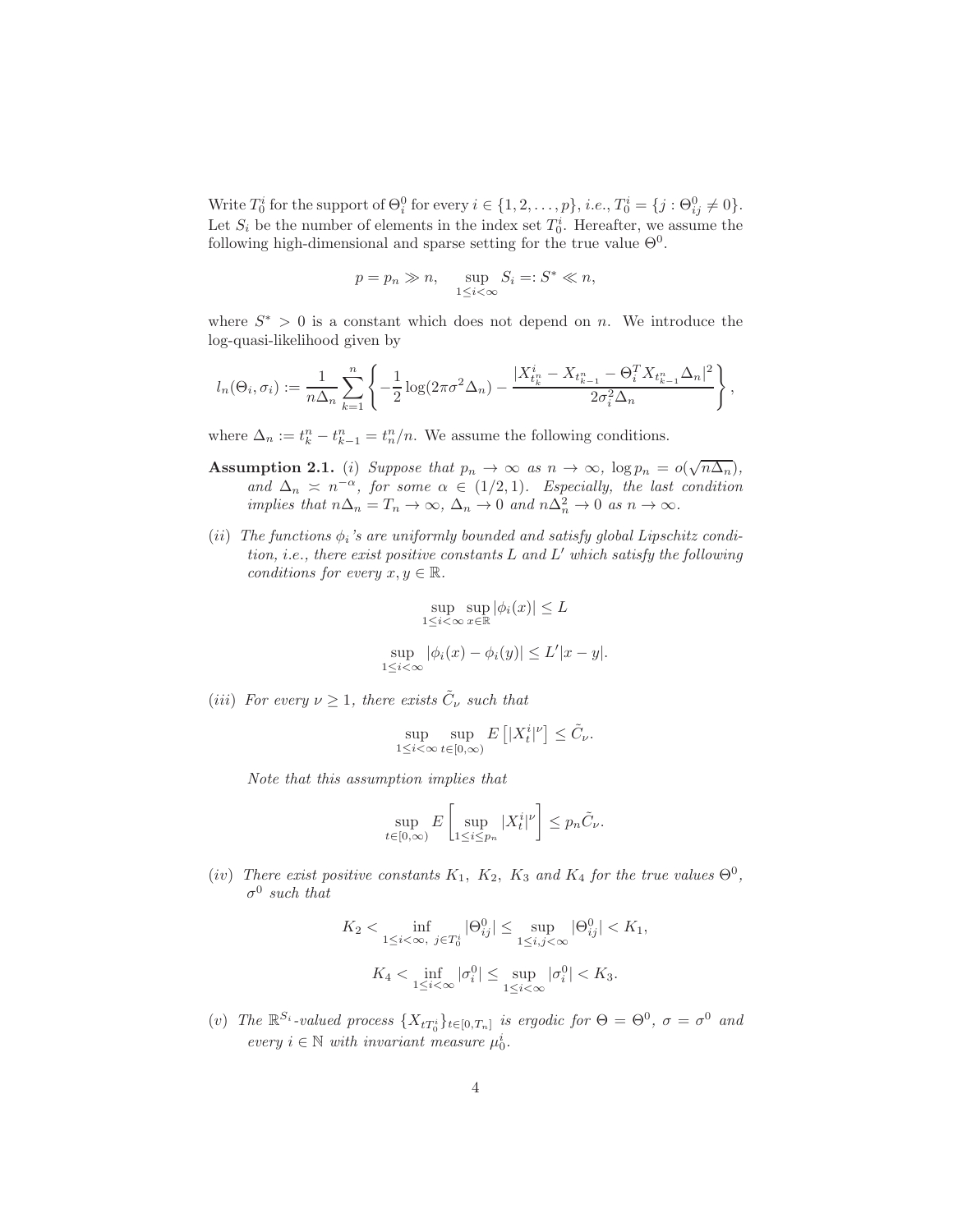Assumption (iii) is satisfied if  $X_0$  is a Gaussian random variable. In particular, for the process  $\{X_t\}_{t\geq0}$  which satisfies [\(1\)](#page-0-0), Assumption (*iii*) implies that for every  $\nu \geq 1$ , there exists a constant  $C_{\nu} > 0$  such that for all  $n, i = 1, 2, ..., p_n$ and  $k = 1, 2, ..., n$ ,

$$
E\left[\sup_{s\in[t_{k-1}^n,t_k^n]}|X_s^i-X_{t_{k-1}^n}^i|^\nu\right]\leq C_\nu\Delta_n^{\frac{\nu}{2}}.
$$

### 3 Estimators for diffusion coefficients

It is well known that we can ignore the influence of Θ when we estimate the diffusion coefficients  $\sigma$ . So we take  $\Theta = 0$  and define the estimator of  $\sigma_i$  by the solution  $\hat{\sigma}_{n,i}$  to the following equation :

$$
\frac{\partial}{\partial \sigma_i} l_n(0, \sigma_i) = 0.
$$

Note that  $\hat{\sigma}_{n,i}$  can be written explicitly by the following form:

$$
\hat{\sigma}_i^2 := \hat{\sigma}_{n,i}^2 = \frac{1}{n\Delta_n} \sum_{k=1}^n |X_{t_k^n}^i - X_{t_{k-1}^n}^i|^2.
$$

The next theorem states the consistency of  $\hat{\sigma}_i$  uniformly in *i*.

<span id="page-4-0"></span>Theorem 3.1. Under Assumption 2.1, it holds that

$$
\sup_{1 \le i \le p_n} |\hat{\sigma}_i^2 - (\sigma_i^0)^2| \to^p 0, \quad n \to \infty.
$$

Proof. It is clear that

$$
\hat{\sigma}_{i}^{2} = \frac{1}{n\Delta_{n}} \sum_{k=1}^{n} \left| \int_{t_{k-1}^{n}}^{t_{k}^{n}} (\Theta_{i}^{0})^{T} \phi(X_{s}) ds + \sigma_{i}^{0} (W_{t_{k}^{n}} - W_{t_{k-1}^{n}}) \right|^{2}
$$
\n
$$
= \frac{1}{n\Delta_{n}} \sum_{k=1}^{n} \left| \int_{t_{k-1}^{n}}^{t_{k}^{n}} (\Theta_{i}^{0})^{T} \phi(X_{s}) ds \right|^{2} + \frac{2\sigma_{i}^{0}}{n\Delta_{n}} \sum_{k=1}^{n} \left( \int_{t_{k-1}^{n}}^{t_{k}^{n}} (\Theta_{i}^{0})^{T} \phi(X_{s}) ds \right) (W_{t_{k}^{n}} - W_{t_{k-1}^{n}})
$$
\n
$$
+ \frac{(\sigma_{i}^{0})^{2}}{n\Delta_{n}} \sum_{k=1}^{n} (W_{t_{k}^{n}} - W_{t_{k-1}^{n}})^{2}.
$$

Thus we have that

$$
\hat{\sigma}_i^2 - (\sigma_i^0)^2 = (I) + (II) + (III),
$$

where

$$
(I) = \frac{1}{n\Delta_n} \sum_{k=1}^n \left| \int_{t_{k-1}^n}^{t_k^n} (\Theta_i^0)^T \phi(X_s) ds \right|^2,
$$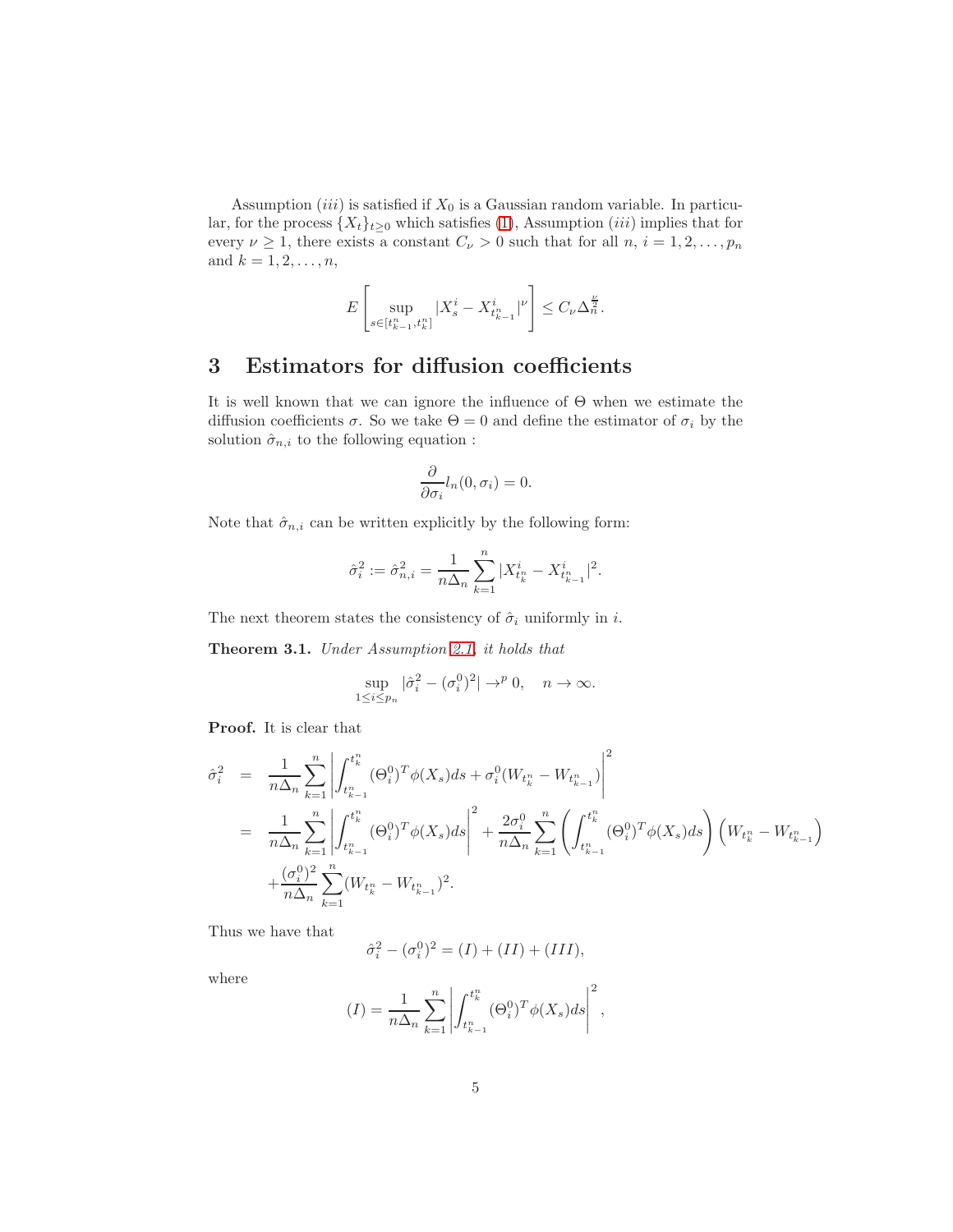$$
(II) = \frac{2\sigma_i^0}{n\Delta_n} \sum_{k=1}^n \left( \int_{t_{k-1}^n}^{t_k^n} (\Theta_i^0)^T \phi(X_s) ds \right) \left( W_{t_k^n} - W_{t_{k-1}^n} \right)
$$

$$
(III) = \frac{(\sigma_i^0)^2}{n\Delta_n} \sum_{k=1}^n \left\{ \left( W_{t_k^n}^i - W_{t_{k-1}^n}^i \right)^2 - \Delta_n \right\}.
$$

and

Using Markov's inequality and Schwartz's inequality, we can evaluate 
$$
(I)
$$
 for every  $\delta > 0$  uniformly in  $i$  as follows

$$
P\left(\sup_{1\leq i\leq p_n} \frac{1}{n\Delta_n} \sum_{k=1}^n \left| \int_{t_{k-1}^n}^{t_k^n} (\Theta_i^0)^T \phi(X_s) ds \right|^2 \geq \delta \right)
$$
  
\n
$$
\leq \frac{1}{n\Delta_n \delta} \sum_{k=1}^n E\left[\sup_{1\leq i\leq p_n} \left| \int_{t_{k-1}^n}^{t_k^n} (\Theta_i^0)^T \phi(X_s) ds \right|^2 \right]
$$
  
\n
$$
\leq \frac{1}{n\Delta_n \delta} \sum_{k=1}^n E\left[\sup_{1\leq i\leq p_n} \Delta_n \int_{t_{k-1}^n}^{t_k^n} |(\Theta_i^0)^T \phi(X_s)|^2 ds \right]
$$
  
\n
$$
\leq \frac{1}{n\delta} \sum_{k=1}^n \int_{t_{k-1}^n}^{t_k^n} E\left[\sup_{1\leq i\leq p_n} \|\Theta_i^0\|_1^2 \max_{l\in T_0^i} |\phi_l(X_s^l)|^2 \right] ds
$$
  
\n
$$
\leq \frac{1}{\delta} \sup_{1\leq i\leq p_n} \|\Theta_i^0\|_1^2 S^* \tilde{C}_2 \Delta_n^2.
$$

The right-hand side of this inequality converges to 0 if we put  $\delta = \Delta_n$ . This yields that  $(I) \rightarrow^p 0$  uniformly in *i*.

Using Markov's inequality, Schwartz's inequality and Orlitz norm  $\lVert \cdot \rVert_{\Phi_2}$  with respect to the function  $\Phi_2(x) = e^{x^2} - 1$ , we can evaluate  $(II)$  for every  $\delta > 0$ uniformly in  $i$  as follows

$$
P\left(\sup_{1\leq i\leq p_n} \frac{2\sigma_i^0}{n\Delta_n} \sum_{k=1}^n \left| \left( \int_{t_{k-1}^n}^{t_k^n} (\Theta_i^0)^T \phi(X_s) ds \right) \left( W_{t_k^n}^i - W_{t_{k-1}^n}^i \right) \right| \geq \delta \right)
$$
  
\n
$$
\leq \frac{2 \sup_i \sigma_i^0}{n\Delta_n \delta} \sum_{k=1}^n E\left[\sup_{1\leq i\leq p_n} \left| \left( \int_{t_{k-1}^n} (\Theta_i^0)^T \phi(X_s) ds \right) \left( W_{t_k^n}^i - W_{t_{k-1}^n}^i \right) \right| \right]
$$
  
\n
$$
\leq \frac{2 \sup_i \sigma_i^0}{n\Delta_n \delta} \sum_{k=1}^n \left( E\left[\sup_{1\leq i\leq p_n} \left| \int_{t_{k-1}^n} (\Theta_i^0)^T \phi(X_s) ds \right|^2 \right] \right)^{\frac{1}{2}} \left\| \sup_{1\leq i\leq p_n} W_{t_k^n}^i - W_{t_{k-1}^n}^i \right\|_{L^2}
$$
  
\n
$$
\leq \frac{2 \sup_i \sigma_i^0}{n\Delta_n \delta} \sum_{k=1}^n (S^* \tilde{C}_2 \Delta_n^2)^{\frac{1}{2}} K \log(1 + p_n) \sup_{1\leq i\leq p_n} \left\| W_{t_k^n}^i - W_{t_{k-1}^n}^i \right\|_{\Phi_2}
$$
  
\n
$$
\leq \frac{2 \sup_i \sigma_i^0}{n\Delta_n \delta} \sum_{k=1}^n (S^* \tilde{C}_2 \Delta_n^2)^{\frac{1}{2}} K \log(1 + p_n) \left( \frac{8\Delta_n}{3} \right)^{\frac{1}{2}},
$$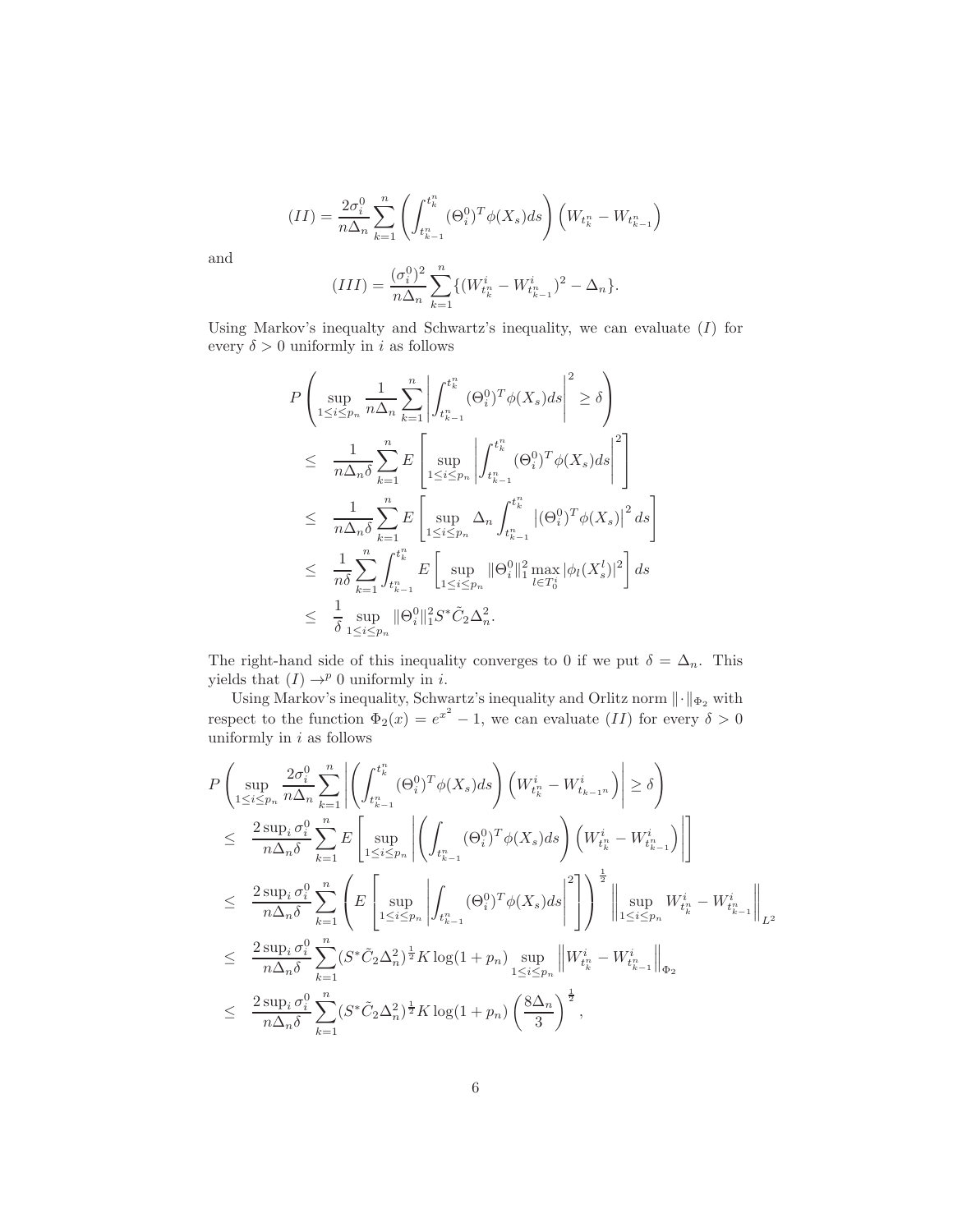where K is a positive constant which does not depend on n. If we put  $\delta = \Delta_n^{1/3}$ , the right-hand side of this inequality converges to 0. So we have that  $(II) \rightarrow p 0$ uniformly in  $i$ .

(III) is a terminal value of  $\{\mathcal{F}_{t_k^n}\}_{k\geq 0}$ -martingale. We apply Bernstein's inequality for martingales (See [12], Lemma 8.9.) to the following process:

$$
M_n^i := \sum_{k=1}^n \{ (W_{t_k^n}^i - W_{t_{k-1}^n}^i)^2 - \Delta_n \}.
$$

To do this, we shall evaluate the next moment for every integer  $m \geq 2$ ,

$$
\frac{1}{n}\sum_{k=1}^n E[|(W^{i}_{t_k^n}-W^{i}_{t_{k-1}^n})^2-\Delta_n|^m|\mathcal{F}_{t_{k-1}^n}].
$$

Noting that  $W_{t_k^n}^i - W_{t_{k-1}^n}^i$  is independent of  $\mathcal{F}_{t_{k-1}^n}$ , we have that

$$
\frac{1}{n} \sum_{k=1}^{n} E[|(W_{t_k^n}^i - W_{t_{k-1}^n}^i)^2 - \Delta_n|^m | \mathcal{F}_{t_{k-1}^n}]
$$
\n
$$
= \frac{1}{n} \sum_{k=1}^{n} E[|(W_{t_k^n}^i - W_{t_{k-1}^n}^i)^2 - \Delta_n|^m]
$$
\n
$$
\leq \frac{1}{n} \sum_{k=1}^{n} \sum_{r=0}^{m} {m \choose r} \Delta_n^{m-r} E[(W_{t_k^n}^i - W_{t_{k-1}^n}^i)^{2r}]
$$
\n
$$
= \Delta_n^m + \sum_{r=1}^{m} {m \choose r} \Delta_n^{m-r} (2r - 1)!! \Delta_n^r
$$
\n
$$
= \Delta_n^m + \sum_{r=1}^{m} \frac{(2r - 1)!!}{r!(m - r)!} m! \Delta_n^m
$$
\n
$$
< \sum_{r=0}^{m} 2^r m! \Delta_n^m
$$
\n
$$
< \frac{m!}{2} (2\Delta_n)^{m-2} 4\Delta_n^2.
$$

So it follows from Bernstein's inequality that for every  $\epsilon > 0$ ,

$$
P(|M_n^i| \ge \epsilon) \le 2 \exp\left(-\frac{\epsilon^2}{2(2\Delta_n \epsilon + 4n\Delta_n^2)}\right).
$$

We write  $\|\cdot\|_{\Phi_1}$  for the Orlicz norm with respect to  $\Phi_1(x) := e^x - 1$ . Using Lemma 2.2.10 from [14] to deduce that there exist a constant  $L_1 > 0$  depending only on  $\Phi_1$  such that

$$
\left\| \sup_{1 \le i \le p_n} |M_n^i| \right\|_{\Phi_1} \le L_1 \{ 2\Delta_n \log(1 + p_n) + \sqrt{4n\Delta_n^2 \log(1 + p_n)} \}.
$$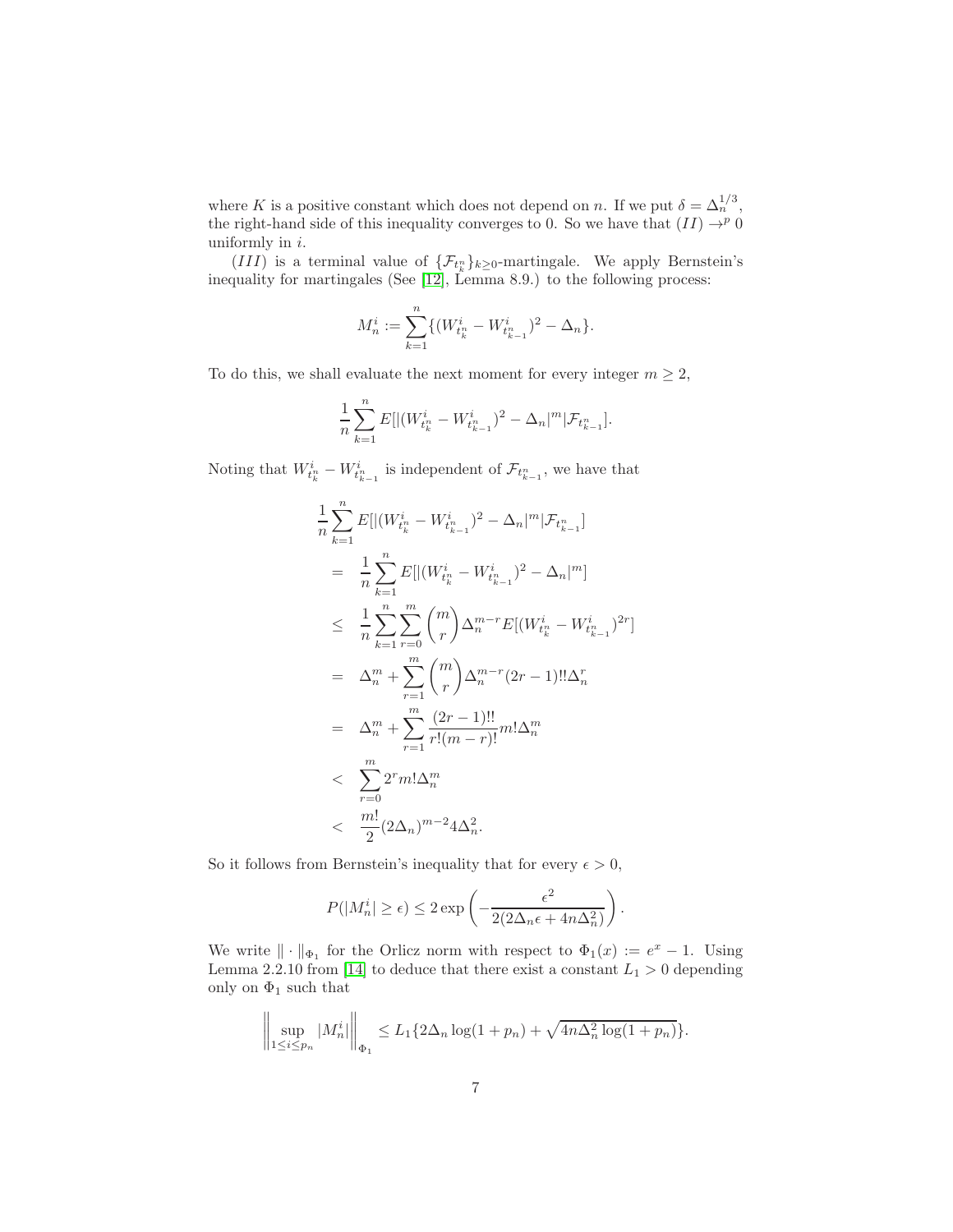So we obtain from Markov's inequality that

$$
P\left(\sup_{1\leq i\leq p_n}|M_n^i|\geq \epsilon\right)\leq \Phi_1\left(\frac{\epsilon}{L_1\{2\Delta_n \log(1+p_n)+\sqrt{4n\Delta_n^2\log(1+p_n)}\}}\right)^{-1}
$$

.

If we put  $\epsilon = \log(1 + p_n)$ , then the right-hand side of above inequality converges to 0. Note that

$$
P\left(\sup_{1\leq i\leq p_n}\left|\frac{(\sigma_i^0)^2}{n\Delta_n}\sum_{k=1}^n\{(W_{t_k^n}^i-W_{t_{k-1}^n}^i)^2-\Delta_n\}\right|\geq \frac{(\sigma_i^0)^2\epsilon}{n\Delta_n}\right)=P\left(\sup_{1\leq i\leq p_n}|M_n^i|\geq \epsilon\right).
$$

If we take  $\epsilon = \log(1 + p_n)$ , it holds under Assumption 2.1 that  $(\sigma_i^0)^2 \epsilon / n \Delta_n \to 0$ , which yields the conclusion.

Note that Theorem [3.1](#page-4-0) and Assumption 2.1 imply that there exists a constant  $\tilde{K}_1$  such that

$$
\lim_{n \to \infty} P\left(\sup_{1 \le i \le p_n} \hat{\sigma}_i^{-2} \ge \tilde{K}_1\right) = 0.
$$

### 4 Estimators for drift coefficients

In this section, we define the estimator of  $\Theta_i$  by plugging  $\hat{\sigma}_i$  in quasi-loglikelihood  $l_n$ . Hereafter, we write  $\psi_n(\Theta_i)$  for the gradient of  $l_n(\Theta_i, \hat{\sigma}_i)$  with respect to  $\Theta_i$ , and  $V_n^i$  for Hessian of  $-l_n(\Theta_i, \hat{\sigma}_i)$ , *i.e.*,

$$
\psi_n(\Theta_i) := \frac{1}{n \Delta_n \hat{\sigma}_i^2} \sum_{k=1}^n \phi(X_{t_{k-1}^n})(X_{t_k^n}^i - X_{t_{k-1}^n}^i - \Theta_i^T \phi(X_{t_{k-1}^n})\Delta_n)
$$

$$
V_n^i := \frac{1}{n \hat{\sigma}_i^2} \sum_{k=1}^n \phi(X_{t_{k-1}^n}) \phi(X_{t_{k-1}^n})^T.
$$

Note that Hessian matrix does not depend on Θ. Define the Dantzig selector type estimator  $\hat{\Theta}_{n,i}$  of  $\Theta_i$  by

$$
\hat{\Theta}_{n,i} := \hat{\Theta}_i := \underset{\Theta_i \in \mathcal{C}_n^i}{\arg \min} \|\Theta_i\|_1, \quad \mathcal{C}_n^i := \{\Theta_i \in \mathbb{R}^{p_n} : \|\psi_n(\Theta_i)\|_{\infty} \le \gamma_n\},\
$$

where  $\gamma_n$  is a tuning parameter. The goal of this section is to prove the consistency of  $\hat{\Theta}_i$ .

#### 4.1 Some discussions on the gradient

Here, we'll prove that

$$
\sup_{1 \le i \le p_n} \|\psi_n(\Theta_i^0)\|_{\infty} \le \gamma_n
$$

with large probability. To do this, we decompose that

$$
\psi_n^j(\Theta_i^0) = A_n^{i,j} + B_n^{i,j},
$$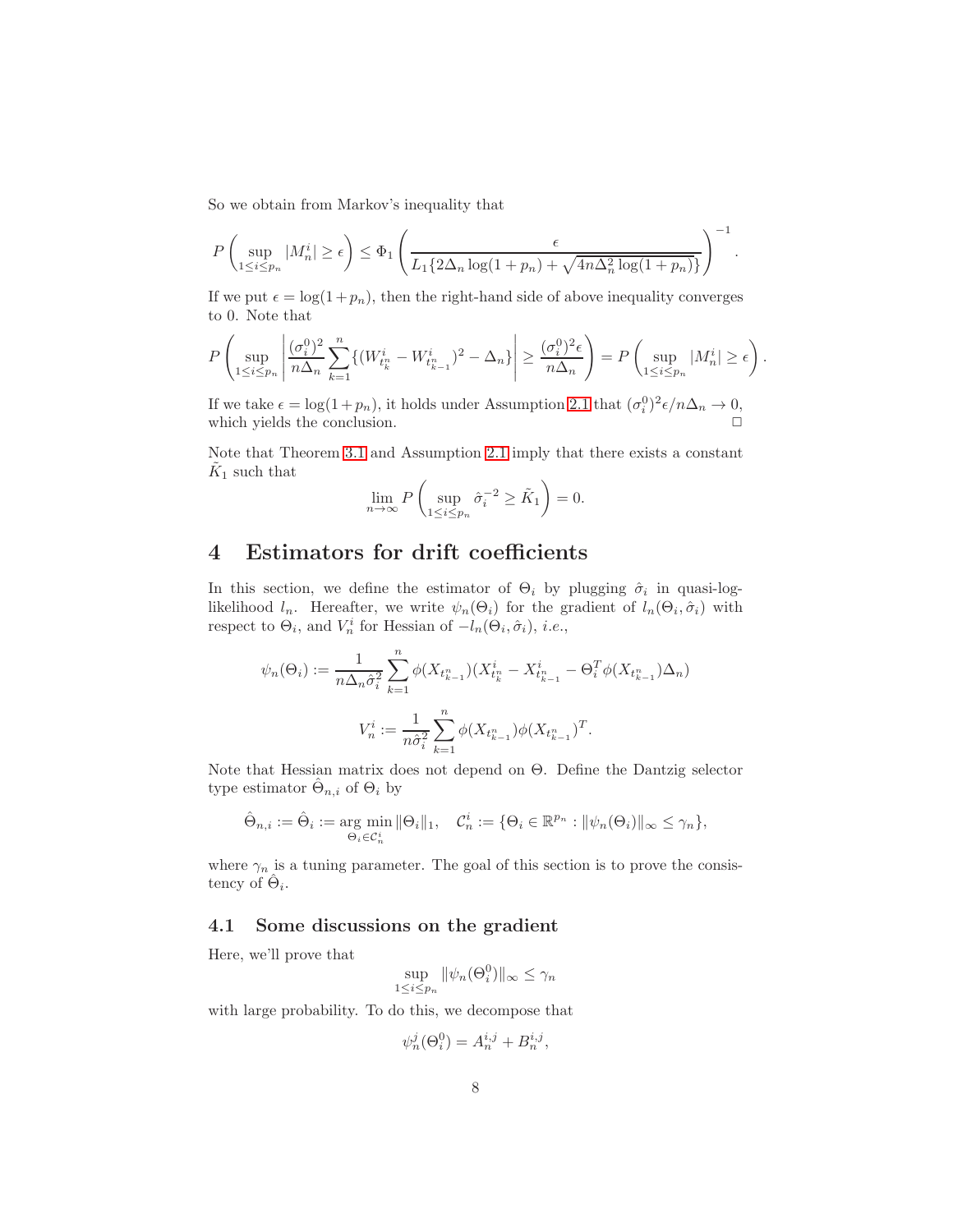where

$$
A_n^{i,j} := \frac{1}{n\Delta_n \hat{\sigma}_i^2} \sum_{k=1}^n \phi_j(X_{t_{k-1}^n}^j) \int_{t_{k-1}^n}^{t_k^n} (\Theta_i^0)^T (\phi(X_s) - \phi(X_{t_{k-1}^n})) ds,
$$

and

$$
B_n^{i,j} := \frac{\sigma_i^0}{n \Delta_n \hat{\sigma}_i^2} \sum_{k=1}^n \phi_j (X_{t_{k-1}}^j)(W_{t_k^n}^i - W_{t_{k-1}^n}^i).
$$

Hereafter, we assume that  $\gamma_n = O(\log(1 + p_n^2)/\sqrt{n\Delta_n})$ .

<span id="page-8-0"></span>Lemma 4.1. Under Assumption 2.1, it holds that

$$
\lim_{n \to \infty} P\left(\sup_{1 \le i,j \le p_n} |A_n^{i,j}| \ge \gamma_n \text{ and } \sup_{1 \le i \le p_n} \hat{\sigma}_i^{-2} \le \tilde{K}_1\right) = 0.
$$

Proof. Using Markov's inequality, we have that

$$
P\left(\sup_{1\leq i,j\leq p_n}|A_n^{i,j}| \geq \gamma_n \text{ and } \sup_{1\leq i\leq p_n} \hat{\sigma}_i^{-2} \leq \tilde{K}_1\right)
$$
  
\n
$$
\leq \frac{\tilde{K}_1}{n\Delta_n\gamma_n} \sum_{k=1}^n E\left[\sup_{1\leq i,j\leq p_n}|\phi_j(X_{t_{k-1}^n}^j)| \left| \int_{t_{k-1}^n}^{t_k^n} (\Theta_i^0)^T (\phi(X_s) - \phi(X_{t_{k-1}^n})) ds \right| \right]
$$
  
\n
$$
\leq \frac{\tilde{K}_1 L}{n\Delta_n\gamma_n} \sum_{k=1}^n E\left[\sup_{1\leq i\leq p_n} \left| \int_{t_{k-1}^n}^{t_k^n} (\Theta_i^0)^T (\phi(X_s) - \phi(X_{t_{k-1}^n})) ds \right| \right]
$$
  
\n
$$
\leq \frac{\tilde{K}_1 L}{n\Delta_n\gamma_n} \sum_{k=1}^n \int_{t_{k-1}^n}^{t_k^n} E\left[\sup_{1\leq i\leq p_n} ||\Theta_i^0||_1 \sup_{l\in T_0^i} |\phi_l(X_s^l) - \phi_l(X_{t_{k-1}^n}^l)| \right] ds
$$
  
\n
$$
\leq \frac{\tilde{K}_1 LL' \sup_{1\leq i\leq p_n} ||\Theta_i^0||_1}{n\Delta_n\gamma_n} \sum_{k=1}^n \int_{t_{k-1}^n}^{t_k^n} E\left[\sup_{l\in T_0^i} |X_s^l - X_{t_{k-1}^n}^l| \right] ds
$$
  
\n
$$
\leq \frac{\tilde{K}_1 LL' \sup_{1\leq i\leq p_n} ||\Theta_i^0||_1}{n\Delta_n\gamma_n} \cdot n \cdot S^* \Delta_n^{\frac{3}{2}}.
$$

The right-hand side of the above inequality converges to 0 under our assumptions. So we obtain the conclusion.  $\Box$ 

<span id="page-8-1"></span>Lemma 4.2. Under Assumption 2.1, it holds that

$$
\lim_{n \to \infty} P\left(\sup_{1 \le i,j \le p_n} |B_n^{i,j}| \ge \gamma_n \text{ and } \sup_{1 \le i \le p_n} \hat{\sigma}_i^{-2} \le \tilde{K}_1\right) = 0.
$$

Proof. We apply Bernstein's inequality for martingales to the following terminal value of martingale :

$$
\tilde{M}_n^{i,j} = \sum_{k=1}^n \phi_j (X^j_{t_{k-1}^n}) (W^i_{t_k^n} - W^i_{t_{k-1}^n}).
$$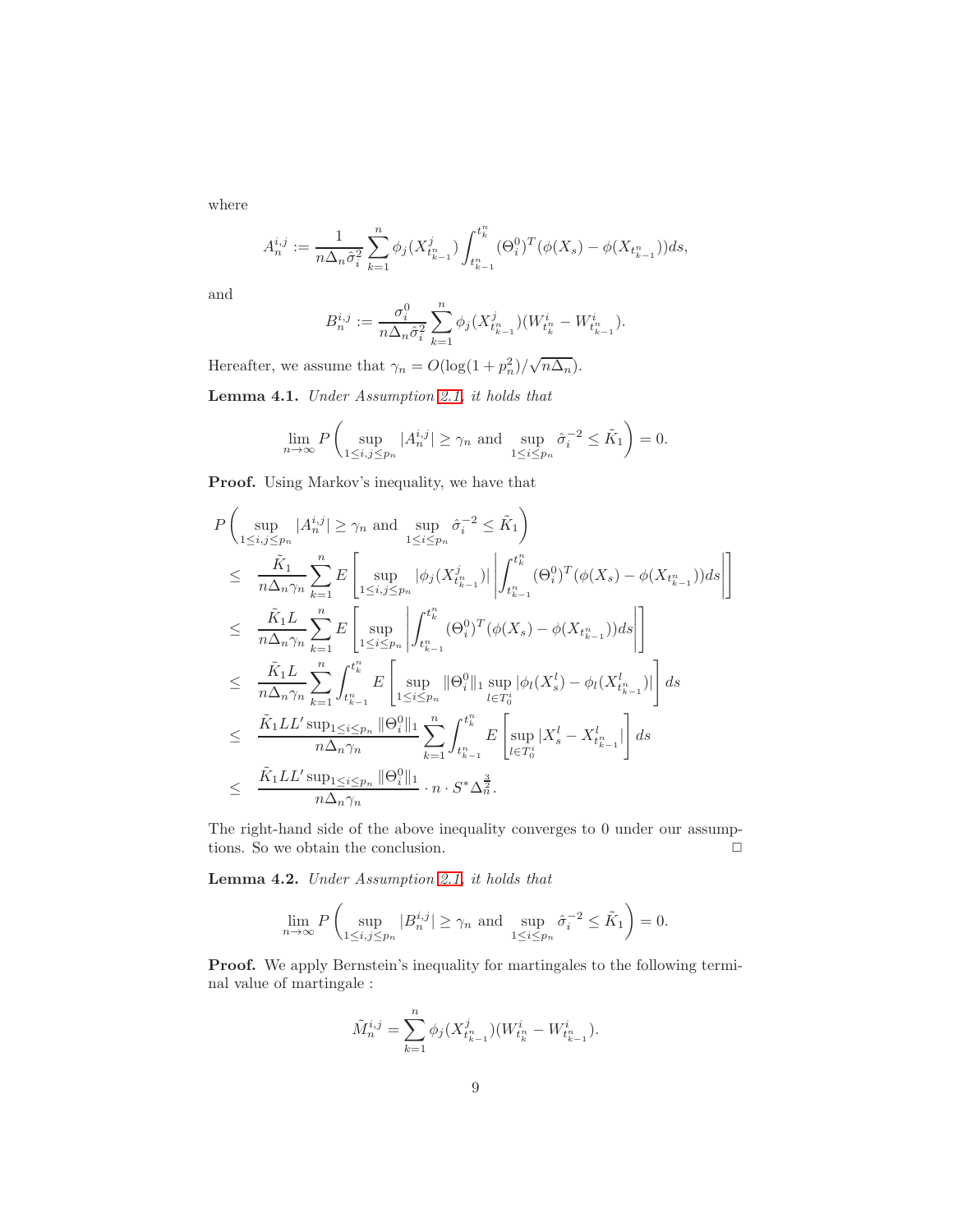For all integers  $m \geq 2$ , it holds that

$$
\frac{1}{n} \sum_{k=1}^{n} E\left[ |\phi_j(X_{t_{k-1}^n}^j)|^m |W_{t_k^n}^i - W_{t_{k-1}^n}^i|^m | \mathcal{F}_{t_{k-1}^n} \right]
$$
\n
$$
= \frac{1}{n} \sum_{k=1}^{n} |\phi_j(X_{t_{k-1}^n}^j)|^m E[|W_{t_k^n}^i - W_{t_{k-1}^n}^i|^m]
$$
\n
$$
\leq L^m \Delta_n^{\frac{m}{2}} \frac{2^{\frac{m}{2}} \Gamma(\frac{m+1}{2})}{\pi^{\frac{1}{2}}}
$$
\n
$$
\leq \frac{m!}{2} (L \sqrt{2\Delta_n})^{m-2} L^2(2\Delta_n).
$$

Put

$$
K := L\sqrt{2\Delta_n}, \quad R^2 := L^2(2\Delta_n).
$$

It follows from Bernstein's inequality that for all  $\epsilon>0$ 

$$
P(|\tilde{M}_n^{i,j}| \ge \epsilon) \le 2 \exp\left(-\frac{\epsilon^2}{2(\epsilon K + nR^2)}\right).
$$

Using Lemma 2.2.10 from [14], we have that there exists a constant  $L_2 > 0$ depending only on  $\Phi_1$  such that

$$
\left\| \sup_{1 \le i,j \le p_n} |\tilde{M}_n^{i,j}| \right\|_{\Phi_1} \le L_2 \{ K \log(1+p_n^2) + \sqrt{nR^2 \log(1+p_n^2)} \}.
$$

Using Markov's inequality for  $\epsilon = n \Delta_n \gamma_n / (\sigma_i^0 \tilde{K}_1)$ , we obtain that

$$
P\left(\sup_{1\leq i,j\leq p_n} |B_n^{i,j}| \geq \gamma_n \text{ and } \sup_{1\leq i\leq p_n} \hat{\sigma}_i^{-2} \leq \tilde{K}_1\right)
$$
  
\n
$$
\leq P\left(\sup_{1\leq i,j\leq p_n} |\tilde{M}_n^{i,j}| \geq \epsilon\right)
$$
  
\n
$$
\leq \Phi_1\left(\frac{\epsilon}{L_2\{K\log(1+p_n^2)+\sqrt{nR^2\log(1+p_n^2)}\}}\right)^{-1}
$$
  
\n
$$
\to 0.
$$

 $\Box$ 

Using the above lemmas, we obtain the next theorem.

Theorem 4.3. Under Assumption 2.1, it holds that

$$
\lim_{n \to \infty} P\left(\sup_{1 \le i \le p_n} \|\psi_n(\Theta_i^0)\|_{\infty} \ge 2\gamma_n\right) = 0.
$$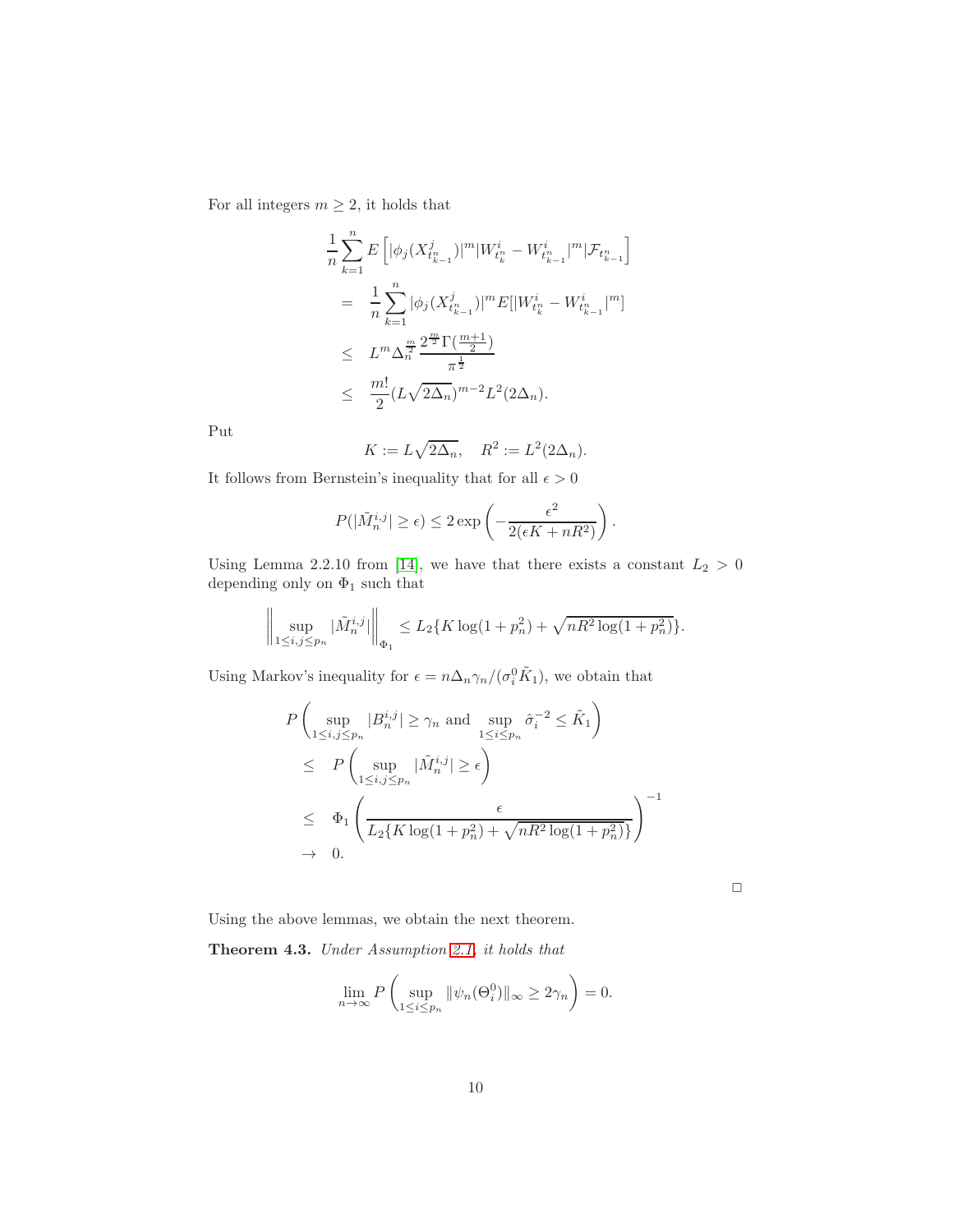Proof. It is obvious that Lemma [4.1](#page-8-0) and [4.2](#page-8-1) imply that

$$
P\left(\sup_{1\leq i\leq p_n} \|\psi_n(\Theta_i^0)\|_{\infty}\geq 3\gamma_n \text{ and } \sup_{1\leq i\leq p_n} \hat{\sigma}_i^{-2}\leq \tilde{K}_1\right)\to 0.
$$

Noting that

$$
P\left(\sup_{1\leq i\leq p_n} \|\psi_n(\Theta_i^0)\|_{\infty} \geq 3\gamma_n\right)
$$
  
= 
$$
P\left(\sup_{1\leq i\leq p_n} \|\psi_n(\Theta_i^0)\|_{\infty} \geq 3\gamma_n \text{ and } \sup_{1\leq i\leq p_n} \hat{\sigma}_i^{-2} \leq \tilde{K}_1\right)
$$
  
+
$$
P\left(\sup_{1\leq i\leq p_n} \|\psi_n(\Theta_i^0)\|_{\infty} \geq 3\gamma_n \text{ and } \sup_{1\leq i\leq p_n} \hat{\sigma}_i^{-2} \geq \tilde{K}_1\right)
$$

and that

$$
P\left(\sup_{1\leq i\leq p_n} \|\psi_n(\Theta_i^0)\|_{\infty}\geq 3\gamma_n \text{ and } \sup_{1\leq i\leq p_n} \hat{\sigma}_i^{-2} \geq \tilde{K}_1\right) \leq P\left(\sup_{1\leq i\leq p_n} \hat{\sigma}_i^{-2} \geq \tilde{K}_1\right) \to 0,
$$

we obtain the conclusion.  $\Box$ 

#### 4.2 Some discussions on the Hessian

Define the following factors for  $V_n^i$ .

**Definition 4.4.** For every index set  $T \subset \{1, 2, \cdots, p_n\}$  and  $h \in \mathbb{R}^{p_n}$ ,  $h_T$  is  $a \mathbb{R}^{|T|}$  dimensional sub-vector of h constructed by extracting the components of h corresponding to the indices in  $T$ . Define the set  $C_T$  by

$$
C_T := \{ h \in \mathbb{R}^{p_n} : \| h_{T^c} \|_1 \leq \| h_T \|_1 \}.
$$

We introduce the following factors.

(i) Compatibility factor

$$
\kappa(T_0^i,V_n^i):=\inf_{0\neq h\in C_{T_0^i}}\frac{S_i^\frac{1}{2}(h^TV_n^ih)^\frac{1}{2}}{\|h_{T_0^i}\|_1}
$$

 $(ii)$  Weak cone invertibility factor

$$
F_q(T_0^i, V_n^i) := \inf_{0 \neq h \in C_{T_0^i}} \frac{S_i^{\frac{1}{q}} h^T V_n^i h}{\|h_{T_0^i}\|_1 \|h\|_q}, \quad q \in [1, \infty),
$$
  

$$
F_{\infty}(T_0^i, V_n^i) := \inf_{0 \neq h \in C_{T_0^i}} \frac{(h^T V_n^i h)^{\frac{1}{2}}}{\|h\|_{\infty}}.
$$

1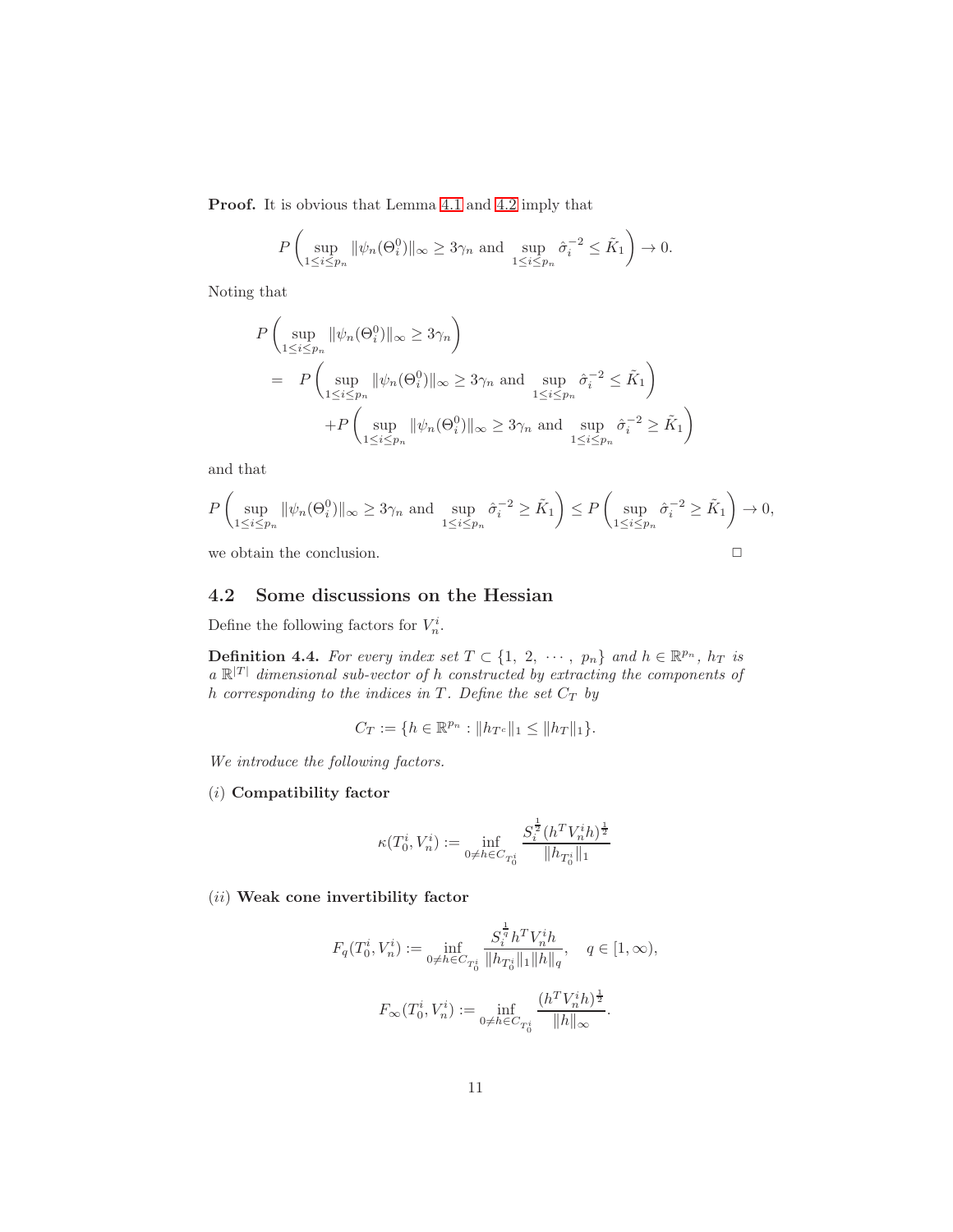(iii) Restricted eigenvalue

$$
RE(T_0^i,V_n^i):=\inf_{0\neq h\in C_{T_0^i}}\frac{(h^TV_n^ih)^{\frac{1}{2}}}{\|h\|_2}.
$$

We assume that  $\kappa(T_0^i, V_n^i)$  satisfies the following condition.

<span id="page-11-0"></span>**Assumption 4.5.** For every  $\epsilon > 0$ , there exist  $\delta > 0$  and  $n_0 \in \mathbb{N}$  such that for all  $n \geq n_0$ ,

$$
P\left(\inf_{1\leq i\leq p_n} \kappa(T_0^i, V_n^i) > \delta\right) \geq 1 - \epsilon.
$$

Noting that  $||h_{T_0^i}||_1^q \ge ||h_{T_0^i}||_q^q$  for all  $q \ge 1$ , we can see that  $\kappa(T_0^i; V_n^i) \le$  $2\sqrt{S_i}RE(T_0^i; V_n^i)$ , and  $\kappa(T_0^i; V_n^i) \leq F_q(T_0^i; V_n^i)$ . So under Assumption [4.5,](#page-11-0)  $RE(T_0^i; V_n^i)$ and  $F_q(T_0^i; V_n^i)$  also satisfy the corresponding conditions. See [13] for details of the matrix conditions to deal with the sparsity.

#### 4.3 The consistency of the drift estimator

The next theorems give the  $l_q$  consistency of  $\hat{\Theta}_i$  uniformly in i for every  $q \in$  $[1, \infty]$ .

<span id="page-11-1"></span>**Theorem 4.6.** Under Assumption 2.1 and  $\ddot{4}$ .5, the following (i) and (ii) hold true.

(i) It holds that

$$
\lim_{n \to \infty} P\left(\sup_{1 \le i \le p_n} \|\hat{\Theta}_i - \Theta_i^0\|_2^2 \ge \frac{4 \sup_{1 \le i \le p_n} \|\Theta_i^0\|_1 \gamma_n}{\inf_{1 \le i \le p_n} RE^2(T_0^i, V_n^i)}\right) = 0.
$$

In particular, it holds that  $\sup_{1 \leq i \leq p_n} \|\hat{\Theta}_i - \Theta_i^0\|_2 \to^p 0$ .

(ii) It holds that

$$
\lim_{n \to \infty} P\left(\sup_{1 \le i \le p_n} \|\hat{\Theta}_i - \Theta_i^0\|_{\infty}^2 \ge \frac{4 \sup_{1 \le i \le p_n} \|\Theta_i^0\|_1 \gamma_n}{\inf_{1 \le i \le p_n} F_{\infty}^2(T_0^i, V_n^i)}\right) = 0.
$$

In particular, it holds that  $\sup_{1 \leq i \leq p_n} \|\hat{\Theta}_i - \Theta_i^0\|_{\infty} \to^p 0$ .

**Proof.** It is sufficient that  $\sup_{1 \leq i \leq n} ||\psi_n(\Theta_i^0)||_{\infty} \leq \gamma_n$  implies that

$$
\sup_{1 \leq i \leq p_n} \|\hat{\Theta}_i - {\Theta}_i^0\|_2^2 \leq \frac{4 \sup_{1 \leq i \leq p_n} \|{\Theta}_i^0\|_1 \gamma_n}{\inf_{1 \leq i \leq p_n} RE^2(T_0^i, V_n^i)}.
$$

By the definition of  $\hat{\Theta}_i$ , we have that

$$
\sup_{1 \le i \le p_n} \|\psi_n(\hat{\Theta}_i)\|_{\infty} \le \sup_{1 \le i \le p_n} \gamma_n = \gamma_n.
$$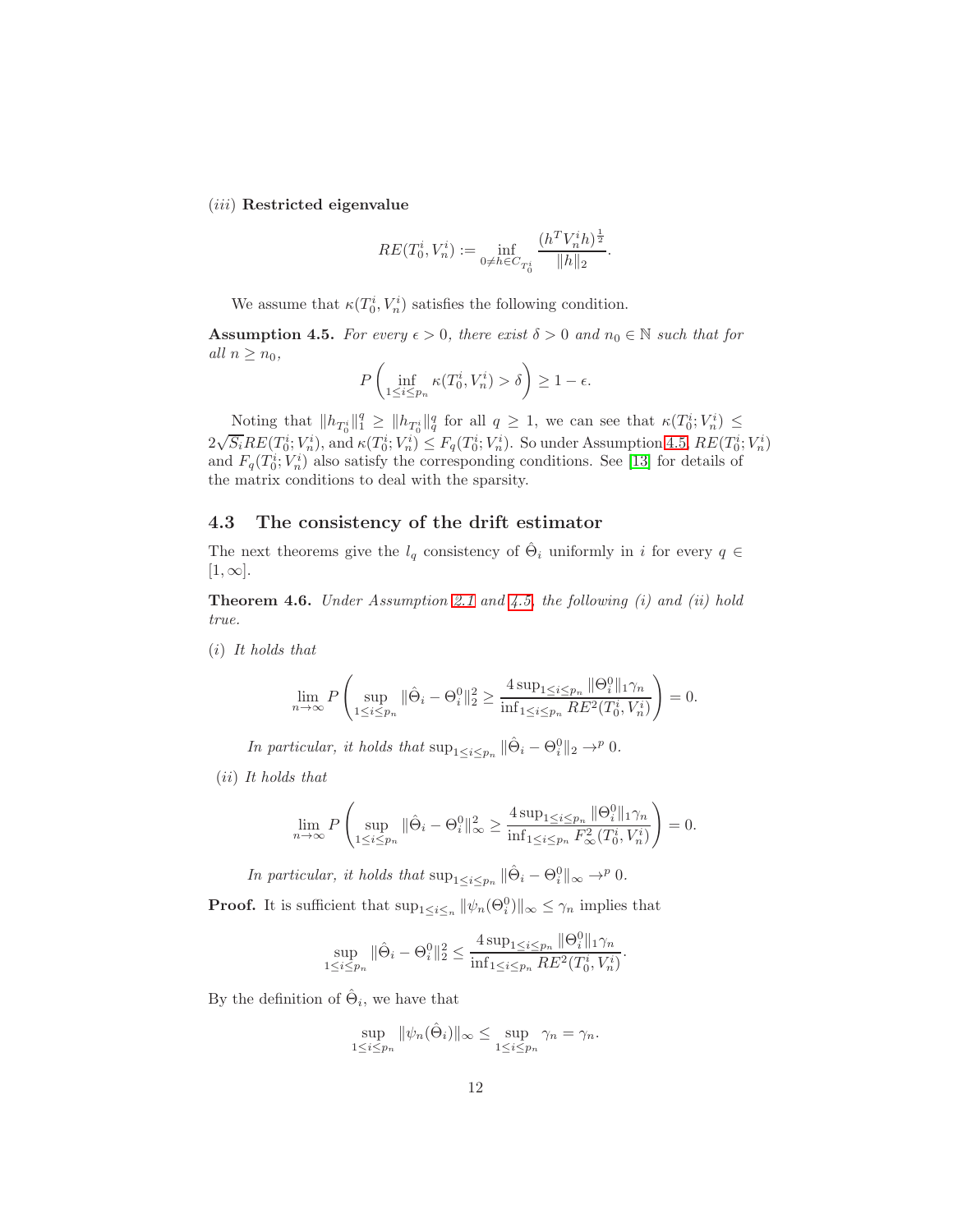It follows from triangle inequality that

$$
\sup_{1 \leq i \leq p_n} \|\psi_n(\hat{\Theta}_i) - \psi_n(\Theta_i^0)\|_{\infty} \leq 2\gamma_n.
$$

Put  $h_i := \hat{\Theta}_i - \Theta_i^0$ , then we can show that  $h_i \in C_{T_0^i}$  by the same way as [3]. Using Taylor expansion, we have that

$$
h_i^T[\psi_n(\hat{\Theta}_i) - \psi_n(\Theta_i^0)] = h_i^T V_n^i h_i.
$$

So it holds that

$$
\sup_{1 \le i \le p_n} h_i^T V_n^i h_i = \sup_{1 \le i \le p_n} h_i^T [\psi_n(\hat{\Theta}_i) - \psi_n(\Theta_i^0)]
$$
  

$$
\le \sup_{1 \le i \le p_n} \|h_i\|_1 \|\psi_n(\hat{\Theta}_i) - \psi_n(\Theta_i^0)\|_{\infty}
$$
  

$$
\le 4 \sup_{1 \le i \le p_n} \|\Theta_i^0\|_1 \|\psi_n(\Theta_i^0)\|_{\infty}
$$
  

$$
\le 4 \sup_{1 \le i \le p_n} \|\Theta_i^0\|_1 \gamma_n.
$$

By the definition of  $RE(T_0^i, V_n^i)$ , we obtain that

$$
RE^{2}(T_{0}^{i}, V_{n}^{i})\|h_{i}\|_{2}^{2} \leq h_{i}^{T}V_{n}^{i}h
$$
  
\n
$$
\sup_{1 \leq i \leq p_{n}} RE^{2}(T_{0}^{i}, V_{n}^{i})\|h_{i}\|_{2}^{2} \leq 4 \sup_{1 \leq i \leq p_{n}} \|\Theta_{i}^{0}\|_{1} \gamma_{n}
$$
  
\n
$$
\sup_{1 \leq i \leq p_{n}} \|\hat{\Theta}_{i} - \Theta_{i}^{0}\|_{2}^{2} \leq \frac{4 \sup_{1 \leq i \leq p_{n}} \|\Theta_{i}^{0}\|_{1} \gamma_{n}}{\inf_{1 \leq i \leq p_{n}} RE^{2}(T_{0}^{i}, V_{n}^{i})}.
$$

This yields our conclusion in (i). Using the factor  $F_{\infty}(T_0^i, V_n^i)$  in place of  $RE(T_0^i, V_n^i)$ , we obtain the conclusion in (ii) by the similar way.  $\square$ 

Theorem 4.7. Under Assumption 2.1 and [4.5,](#page-11-0) the following (i) and (ii) hold true.

(i) It holds that

$$
\lim_{n \to \infty} P\left(\sup_{1 \le i \le p_n} \|\hat{\Theta}_i - \Theta_i^0\|_1 \ge \frac{8S^* \gamma_n}{\inf_{1 \le i \le p_n} \kappa^2(T_0^i, V_n^i)}\right) = 0.
$$

In particular, it holds that  $\sup_{1 \leq i \leq p_n} \|\hat{\Theta}_i - \Theta_i^0\|_2 \to^p 0$ .

(ii) It holds for every  $q \in [1,\infty)$  that

$$
\lim_{n \to \infty} P\left(\sup_{1 \le i \le p_n} \|\hat{\Theta}_i - \Theta_i^0\|_q \ge \frac{4S^{*\frac{1}{q}}\gamma_n}{\inf_{1 \le i \le p_n} F_q(T_0^i, V_n^i)}\right) = 0.
$$

In particular, it holds that  $\sup_{1 \leq i \leq p_n} \|\hat{\Theta}_i - \Theta_i^0\|_q \to^p 0$ .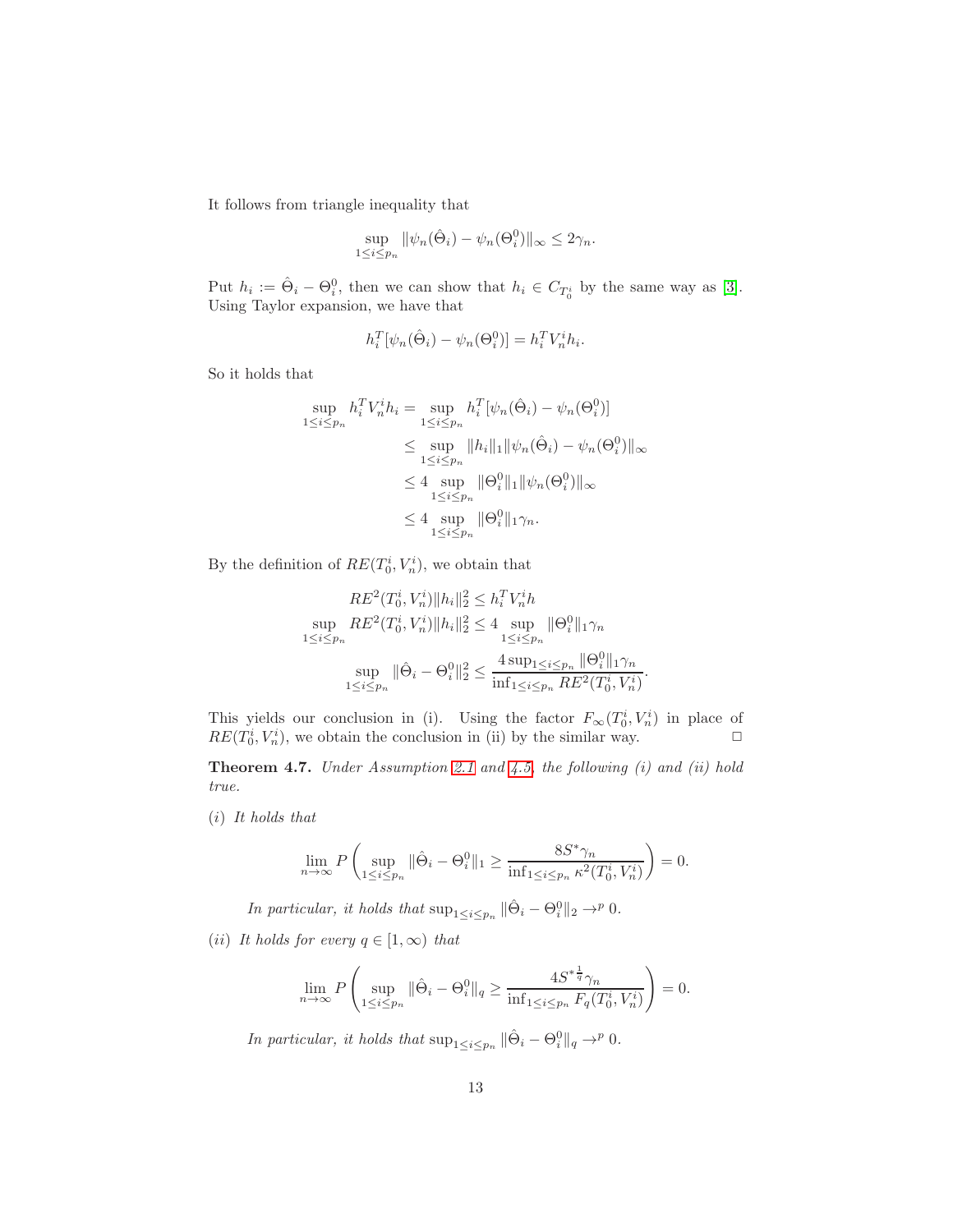Proof. It follows from the proof of Theorem [4.6](#page-11-1) that

$$
\sup_{1 \le i \le p_n} h_i^T V_n^i h_i \le 2 \sup_{1 \le i \le p_n} \|h_i\|_1 \gamma_n.
$$

So by the definition of  $\kappa(T_0^i, V_n^i)$ , we have that

$$
\kappa^2(T_0^i, V_n^i) \sup_{1 \le i \le p_n} \|h_i\|_1^2 \le 4S^* \sup_{1 \le i \le p_n} h_i^T V_n^i h_i
$$
  

$$
\le 8S^* \sup_{1 \le i \le p_n} \|h_i\|_1 \gamma_n
$$

We therefore obtain that

$$
\sup_{1 \le i \le p_n} \|h_i\|_1 \le \frac{8S^* \gamma_n}{\inf_{1 \le i \le p_n} \kappa^2(T_0^i, V_n^i)}.
$$

This yields our conclusion in (i).

On the other hand, by the definition of the factor  $F_q(T_0^i, V_n^i)$ , we have that

$$
F_q(T_0^i, V_n^i) \le \frac{4S^{*\frac{1}{q}}\gamma_n}{\|h_i\|_q}.
$$

This yields our conclusion in (ii).  $\Box$ 

## 5 Variable selection by the Dantzig selector

#### 5.1 Estimator for the support index set of the drift coefficients

In this subsection, we propose the estimator of the support index set  $T_0^i$  of the true value  $\Theta_i^0$  as follows.

$$
\hat{T}_n^i:=\{j:|\hat{\Theta}_{ij}|>\gamma_n^{\frac{1}{2}}\}.
$$

Then, we can prove that  $\hat{T}_n^i = T_0^i$  for sufficiently large *n* with large probability.

<span id="page-13-0"></span>Theorem 5.1. Under Assumption 2.1 and [4.5,](#page-11-0) it holds that

$$
\lim_{n \to \infty} P\left(\hat{T}_n^i = T_0^i \text{ for all } i \in \{1, 2, \dots, p_n\}\right) = 1.
$$

Proof. We have that

$$
\lim_{n \to \infty} P\left(\sup_{1 \le i \le p_n} \|\hat{\Theta}_i - \Theta_i^0\|_{\infty} > \gamma_n^{\frac{1}{2}}\right) = 0
$$

by Theorem [4.6.](#page-11-1) Therefore, it is sufficient to show that the next inequality

$$
\sup_{1 \le i \le p_n} \|\hat{\Theta}_i - \Theta_i^0\|_{\infty} \le \gamma_n^{\frac{1}{2}}
$$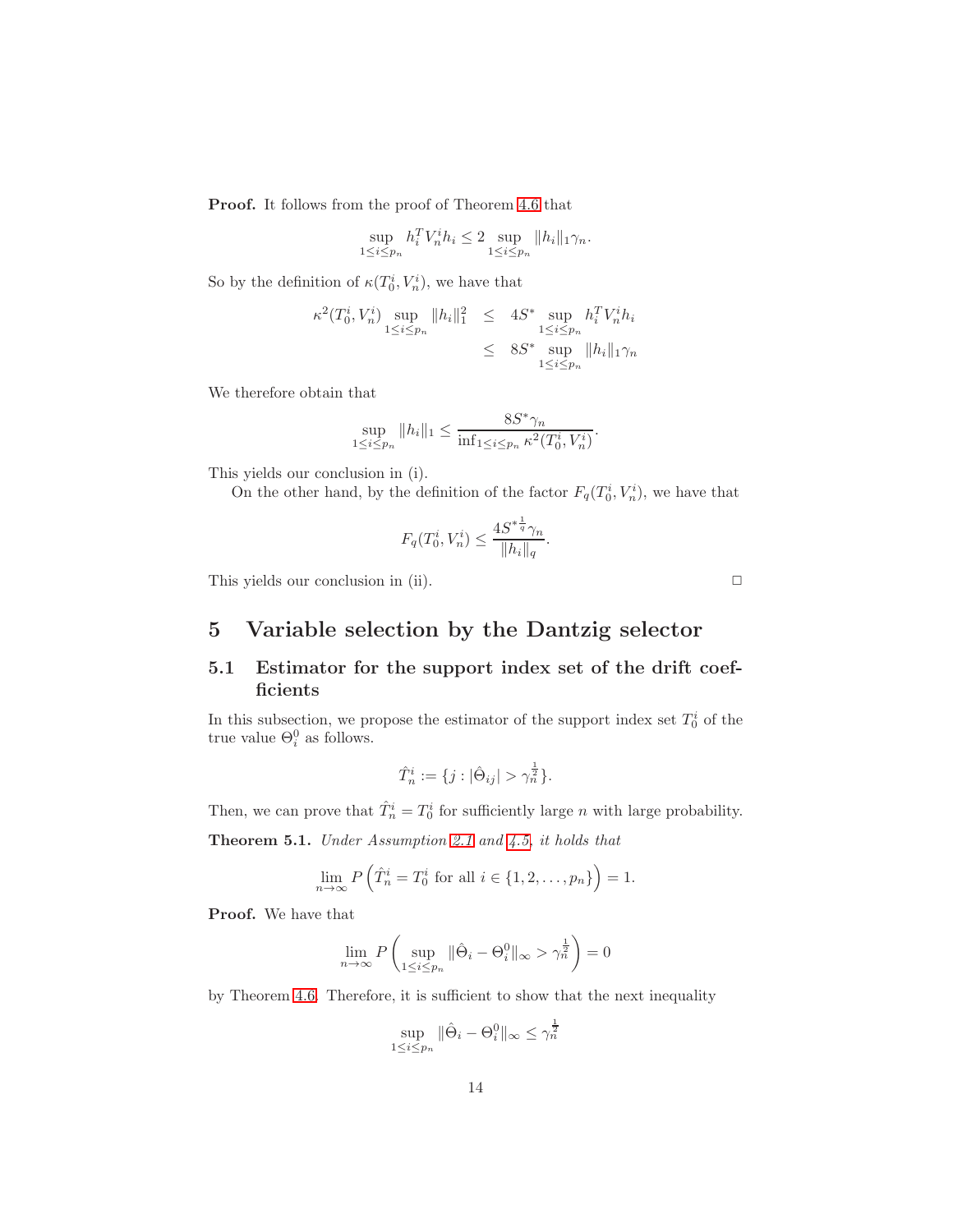implies that

$$
\hat{T}_n^i = T_0^i
$$
, for all  $i = 1, 2, ..., p_n$ .

For every  $j \in T_0^i$ , it follows from the triangle inequality that

$$
|\Theta_{ij}^0|-|\hat{\Theta}_{ij}|\leq |\hat{\Theta}_{ij}-\Theta_{ij}^0|\leq \gamma_n^{\frac{1}{2}}.
$$

Then, we have that

$$
|\hat{\Theta}_{ij}| \geq |\Theta_{ij}^0| - \gamma_n^{\frac{1}{2}} > \gamma_n^{\frac{1}{2}}
$$

for sufficiently large *n*, which implies that  $T_0^i \subset \hat{T}_n^i$  for every  $i \in \{1, 2, ..., p_n\}$ . On the other hand, for every  $j \in T_0^{ic}$ , we have that

$$
|\hat{\Theta}_{ij} - \Theta_{ij}^0| = |\hat{\Theta}_{ij}| \le \gamma_n
$$

since it holds that  $\Theta_{ij}^0 = 0$ . Then, we can see that  $j \in \hat{T}_n^{ic}$  which implies that  $\hat{T}_n^i \subset T_0^i$  for every  $i \in \{1, 2, \ldots, p_n\}$ . We thus obtain the conclusion.  $\Box$ 

### 5.2 New estimator for drift coefficients after variable selection

We construct the new estimator  $\hat{\Theta}_i^{(2)}$  by the solution to the next equation

<span id="page-14-1"></span>
$$
\psi_n(\Theta_{i\hat{T}_n^i})_{\hat{T}_n^i} = 0, \quad \Theta_{i\hat{T}_n^{ic}} = 0.
$$
\n(3)

We will prove the asymptotic normality of the estimator  $\hat{\Theta}^{(2)}_{\hat{m}}$  $\hat{i}_{i}^{(2)}$  for every  $i \in$  $\{1, 2, \ldots, p_n\}$ . To do so, we define the  $S_i \times S_i$  matrix  $Q_{T_0^i, T_0^i}^i$  by

$$
Q^i_{T^i_0,T^i_0}:=\frac{1}{(\sigma^0_i)^2}\int_{\mathbb R^{S_i}}\phi(x)_{T^i_0}\phi(x)_{T^i_0}^T\mu^i_0(dx).
$$

Hereafter, we assume that this matrix  $Q_{T_0^i, T_0^i}^i$  is invertible. The next lemma states that  $V^i_{nT^i_0,T^i_0}$  is approximated by  $Q^i_{T^i_0,T^i_0}$  with large probability for sufficiently large n.

<span id="page-14-0"></span>**Lemma 5.2.** Under Assumption 2.1, the random sequence  $\epsilon_n^i$  defined by

$$
\epsilon_n^i := \|V_{nT_0^i, T_0^i}^i - Q_{T_0^i, T_0^i}^i\|_{\infty}, \quad i \in \{1, 2, \dots, p_n\}
$$

converges to 0 in probability.

Proof. Note that

$$
V_{nT_0^i,T_0^i}^i = \frac{1}{n\hat{\sigma}_i^2}\sum_{k=1}^n \phi(X_{t_{k-1}^n T_0^i})_{T_0^i} \phi(X_{t_{k-1}^n T_0^i})_{T_0^i}^T.
$$

It holds that

$$
\epsilon_n^i \le (I) + (II) + (III),
$$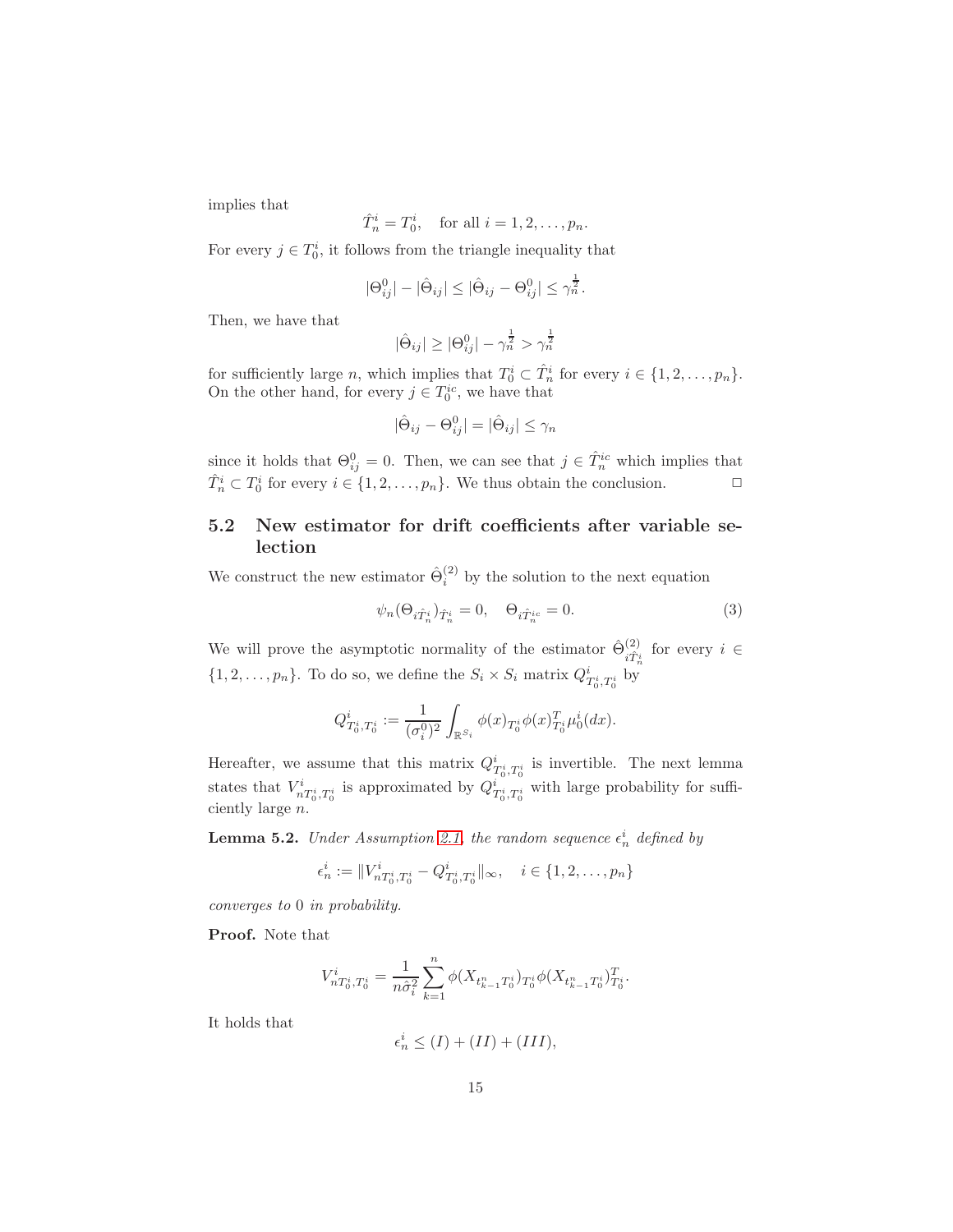where

where

\n
$$
(I) := \left\| V_{n}^{i} T_{0}^{i} T_{0}^{i} - \frac{1}{T_{n} \hat{\sigma}_{i}^{2}} \int_{0}^{T_{n}} \phi(X_{t} T_{0}^{i}) T_{0}^{i} \phi(X_{t} T_{0}^{i}) T_{0}^{i} dt \right\|_{\infty},
$$
\n
$$
(II) := \left\| \frac{1}{T_{n} \hat{\sigma}_{i}^{2}} \int_{0}^{T_{n}} \phi(X_{t} T_{0}^{i}) T_{0}^{i} \phi(X_{t} T_{0}^{i}) T_{0}^{i} dt - \frac{1}{\hat{\sigma}_{i}^{2}} \int_{\mathbb{R}^{S_{i}}} \phi(x) T_{0}^{i} \phi(x) T_{0}^{i} \mu_{0}^{i} (dx) \right\|_{\infty}
$$
\nand

and

$$
(III) := \left\| \frac{1}{\hat{\sigma}_i^2} \int_{\mathbb{R}^{S_i}} \phi(x)_{T_0^i} \phi(x)_{T_0^i}^T \mu_0^i(dx) - Q_{T_0^i, T_0^i}^i \right\|_{\infty}.
$$

It is obvious that  $(II)$  and  $(III)$  are  $o_p(1)$  by Assumption 2.1 and Theorem [3.1.](#page-4-0) To complete the proof, it is sufficient to prove that

$$
P\left(\left\|V_{nT_{0}^{i},T_{0}^{i}}^{i}-\frac{1}{T_{n}\hat{\sigma}_{i}^{2}}\int_{0}^{T_{n}}\phi(X_{tT_{0}^{i}})_{T_{0}^{i}}\phi(X_{tT_{0}^{i}})_{T_{0}^{i}}dt\right\|_{\infty}\geq\delta\text{ and }\sup_{1\leq i\leq p_{n}}\hat{\sigma}_{i}^{-2}\leq\tilde{K}_{1}\right)\to 0
$$

as  $n \to \infty$  for every  $\delta > 0$ . Using Markov's inequality, we can see that

$$
P\left(\left\|V_{nT_0^i,T_0^i}^i - \frac{1}{T_n\hat{\sigma}_i^2} \int_0^{T_n} \phi(X_{tT_0^i})_{T_0^i} \phi(X_{tT_0^i})_{T_0^i}^T dt\right\|_{\infty} \ge \delta \text{ and } \sup_{1 \le i \le p_n} \hat{\sigma}_i^{-2} \le \tilde{K}_1 \right)
$$
  

$$
\le \frac{\tilde{K}_1}{n\Delta_n\delta} \sum_{k=1}^n \int_{t_{k-1}^n}^{t_k^n} E\left[\sup_{j,l \in T_0^i} |\phi_j(X_t^j)\phi_l(X_t^l) - \phi_j(X_{t_{k-1}^n}^j)\phi_l(X_{t_{k-1}^n}^l)|\right] dt.
$$

Moreover, it follows from triangle inequality and Schwartz's inequality that

$$
E\left[\sup_{j,l\in T_0^i} |\phi_j(X_t^j)\phi_l(X_t^l) - \phi_j(X_{t_{k-1}}^j)\phi_l(X_{t_{k-1}}^l)|\right] \n\leq E\left[\sup_{j,l\in T_0^i} |\phi_l(X_t^l)(\phi_j(X_t^j) - \phi_j(X_{t_{k-1}}^j))|\right] \n+ E\left[\sup_{j,l\in T_0^i} |\phi_j(X_{t_{k-1}}^j)(\phi_l(X_t^l) - \phi_l(X_{t_{k-1}}^l))|\right] \n\leq \left(E\left[\sup_{l\in T_0^i} |\phi_l(X_t^l)|^2\right]\right)^{\frac{1}{2}} \left(E\left[\sup_{j\in T_0^i} |\phi_j(X_t^j) - \phi_j(X_{t_{k-1}}^j)|^2\right]\right)^{\frac{1}{2}} \n+ \left(E\left[\sup_{j\in T_0^i} |\phi_j(X_{t_{k-1}}^j)|^2\right]\right)^{\frac{1}{2}} \left(E\left[\sup_{l\in T_0^i} |\phi_l(X_t^l) - \phi_l(X_{t_{k-1}}^l)|^2\right]\right)^{\frac{1}{2}} \n\leq 2S^* LL' \Delta_n^{\frac{1}{2}}.
$$

We thus have that

$$
P\left(\left\|V_n^i - \frac{1}{T_n\hat{\sigma}_i^2} \int_0^{T_n} X_t X_t^T dt\right\|_{\infty} \ge \delta \text{ and } \sup_{1 \le i \le p_n} \hat{\sigma}_i^{-2} \le \tilde{K}_1\right) \le \frac{2\tilde{K}_1 LL'S^*}{n\Delta_n \delta} \cdot n\Delta_n^{\frac{3}{2}}.
$$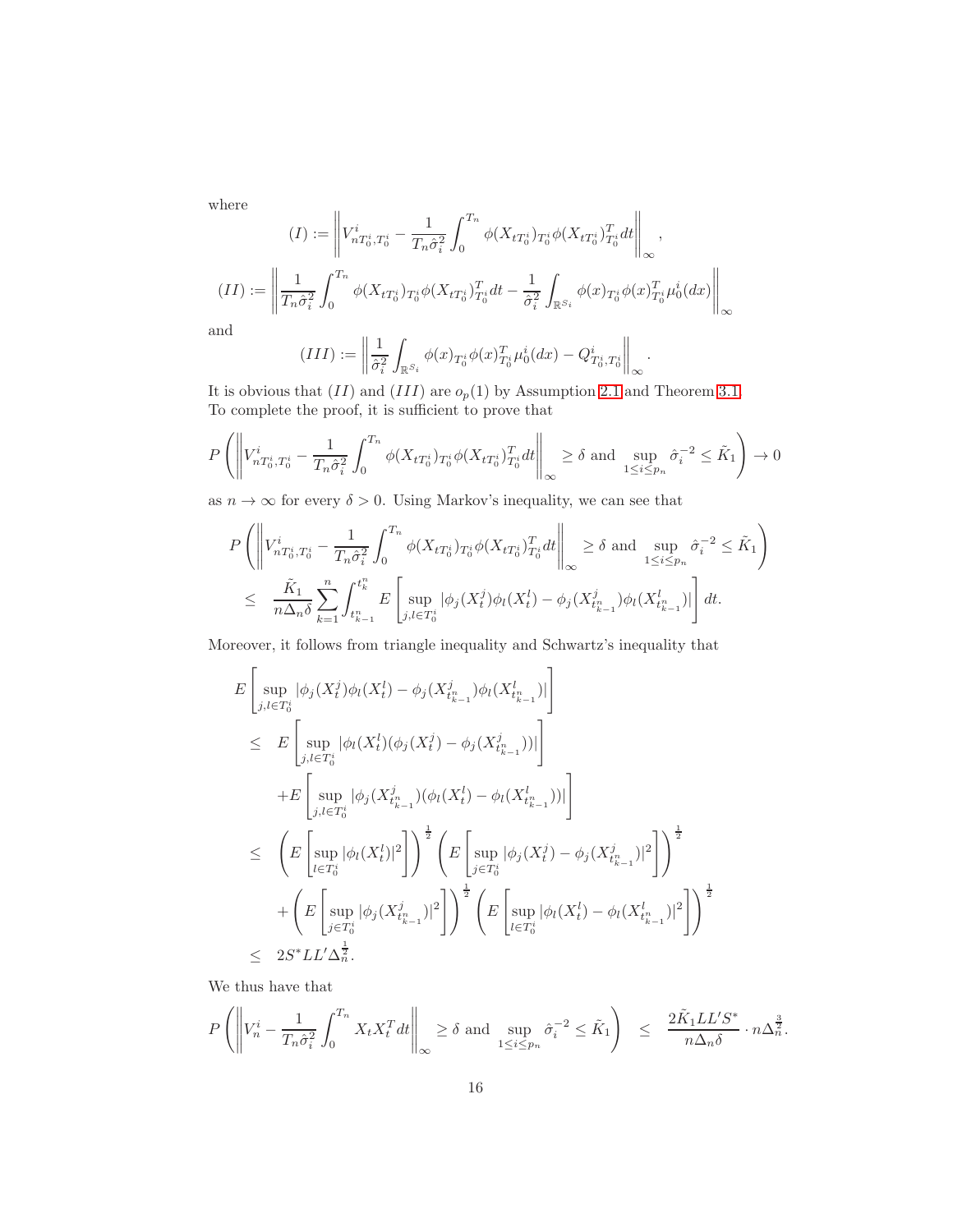If we put  $\delta = n^{-\eta}$  for  $\eta \in (0, \alpha/2)$ , then the right-hand-side of this inequality converges to 0, which means that  $(I) = o_p(1)$ .

Now, we are ready to prove the asymptotic normality of  $\hat{\Theta}^{(2)}_{\hat{\tau}\hat{\tau}^2}$  $\hat{i}_{\hat{T}_n^i}^{(2)}$  in the following sense.

**Theorem 5.3.** It holds for every  $i \in \mathbb{N}$  that

$$
\sqrt{t_n^n}(\hat{\Theta}_{i\hat{T}_n^i}^{(2)} - \Theta_{i T_0^i}^0)1_{\{\hat{T}_n^i = T_0^i\}} \to^d N(0, Q_{T_0^i, T_0^i}^{i-1})
$$

as  $n \to \infty$ . Note that for every  $i \in \mathbb{N}$ , it holds that  $i < p_n$  for sufficiently large  $\overline{n}$ .

Proof. Using Taylor expansion, we have that

$$
\psi_n(\hat{\Theta}_{i\hat{T}_n^i}^{(2)})_{\hat{T}_n^i} = \psi_n(\Theta_{i\hat{T}_n^i}^0) - V_{n\hat{T}_n^i\hat{T}_n^i}^i(\hat{\Theta}_{n\hat{T}_n^i}^{(2)} - \Theta_{i\hat{T}_n^i}^0).
$$

It follows from the definition of the estimator  $\hat{\Theta}_i^{(2)}$  that

$$
\sqrt{t_n^n} V^i_{n} \hat{T}_n^i \hat{T}_n^i (\hat{\Theta}_{i}^{(2)} - \Theta_{i}^0) 1_{\{\hat{T}_n^i = T_0^i\}} = \sqrt{t_n^n} \psi_n(\Theta_{i}^0) T_0^i 1_{\{\hat{T}_n^i = T_0^i\}}.
$$

We can decompose that  $\sqrt{t_n^n}\psi_n(\Theta_{iT_0^i}^0)_{T_0^i} = (I) + (II) + (III)$ , where

$$
(I) = \frac{\sigma_i^0}{\sqrt{n\Delta_n}\hat{\sigma}_i^2} \sum_{k=1}^n \phi(X_{t_{k-1}^n T_0^i})_{T_0^i} \int_{t_{k-1}^n}^{t_k^n} (\Theta_{i T_0^i}^0)^T \{ \phi(X_{s T_0^i})_{T_0^i} - \phi(X_{t_{k-1}^n T_0^i})_{T_0^i} \} ds,
$$
\n
$$
(II) = \left(\frac{\sigma_i^0}{\sqrt{n\Delta_n}\hat{\sigma}_i^2} - \frac{1}{\sqrt{n\Delta_n}\sigma_i^0}\right) \sum_{k=1}^n \phi(X_{t_{k-1}^n T_0^i})_{T_0^i} (W_{t_k^n}^i - W_{t_{k-1}^n}^i)
$$

and

$$
(III) = \frac{1}{\sqrt{n\Delta_n}\sigma_i^0} \sum_{k=1}^n \phi(X_{t_{k-1}^n T_0^i})_{T_0^i}(W_{t_k^n}^i - W_{t_{k-1}^n}^i)
$$

We can show that  $(I) = o_p(1)$  by the similar way to the proof of Lemma [4.1.](#page-8-0) Next, we will apply the martingale central limit theorem for  $(III)$ . Define the martingale differences  $\{\xi_k\}_{k=1,2,...,n}$  by

$$
\xi_k := \frac{1}{\sqrt{n \Delta_n} \sigma_i^0} \phi(X_{t_{k-1}^n T_0^i})_{T_0^i} (W_{t_k^n}^i - W_{t_{k-1}^n}^i).
$$

It holds for every  $j, l \in T_0^i$  that

$$
\sum_{k=1}^{n} E\left[\frac{1}{\sqrt{n\Delta_n(\sigma_i^0)^2}}\phi_j(X_{t_{k-1}^n}^j)\phi_l(X_{t_{k-1}^n}^l)|\mathcal{F}_{t_{k-1}^n}\right]
$$
\n
$$
= \frac{1}{n\Delta_n(\sigma_i^0)^2} \sum_{k=1}^{n} \phi_j(X_{t_{k-1}^n}^j)\phi_l(X_{t_{k-1}^n}^l)E[(W_{t_k^n}^i - W_{t_{k-1}^n}^i)^2]
$$
\n
$$
= \frac{1}{n(\sigma_i^0)^2} \sum_{k=1}^{n} \phi_j(X_{t_{k-1}^n}^j)\phi_l(X_{t_{k-1}^n}^l).
$$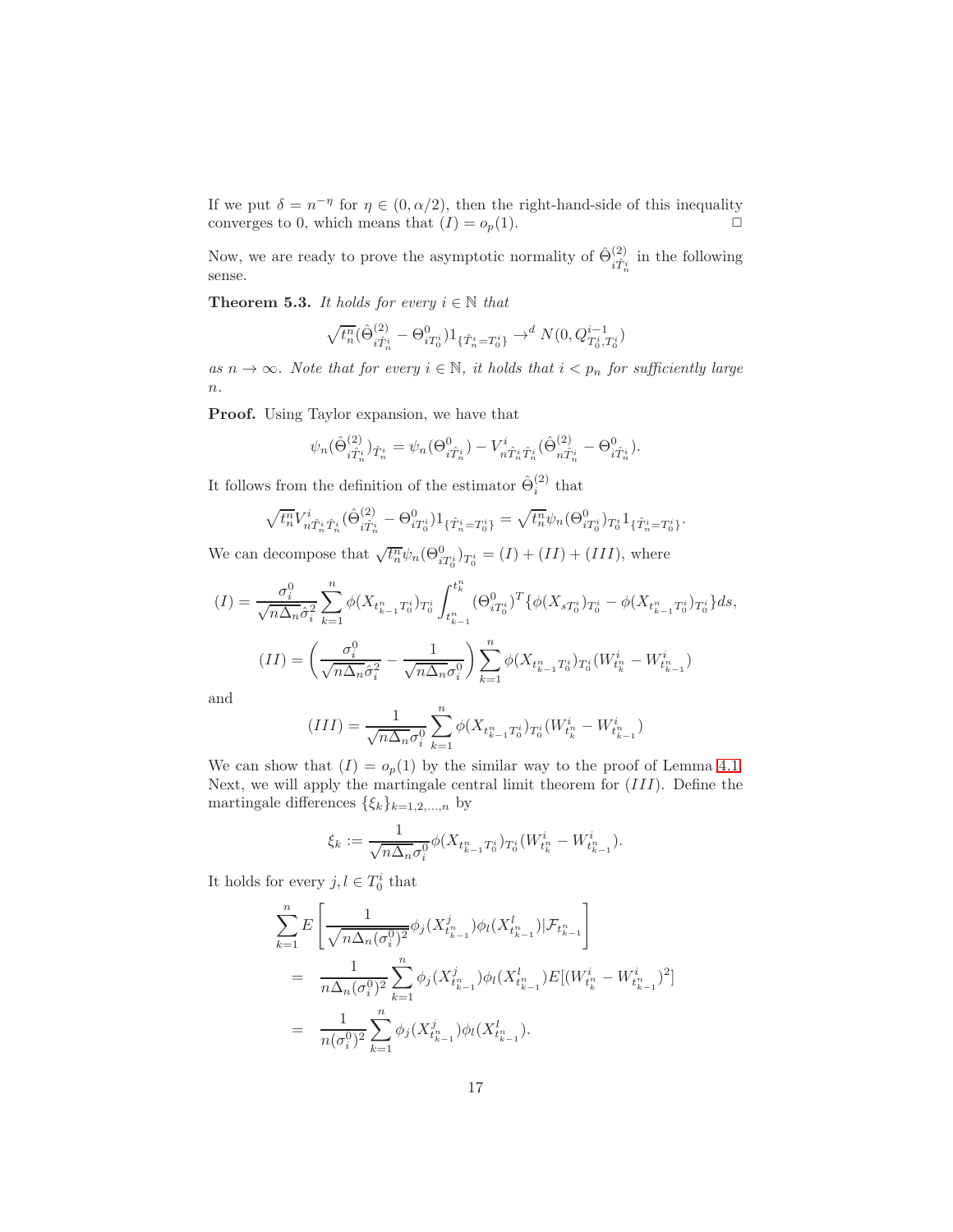We can see that right-hand side converges to the  $(j, l)$ -component of the matrix  $Q_{T_0^i T_0^i}^i$  in probability by the same way of the proof of Lemma [5.2.](#page-14-0) Moreover, we can check the Lyapnov's condition:

$$
\sum_{k=1}^{n} E\left[ \| \xi_k \|_2^{2+\delta} | \mathcal{F}_{t_{k-1}^n} \right] \to^p 0
$$

for  $\delta = 2$ , which implies Lindeberg's condition:

$$
\sum_{k=1}^{n} E\left[ \|\xi_k\|_2^2 1_{\{\|\xi_k\|_2 > \epsilon\}} | \mathcal{F}_{t_{k-1}^n} \right] \to^p 0,
$$

for every  $\epsilon > 0$ . Then, we obtain that

$$
\frac{1}{\sqrt{n\Delta_n}\sigma_i^0}\sum_{k=1}^n \phi(X_{t_{k-1}^n T_0^i})_{T_0^i}(W_{t_k^n}^i-W_{t_{k-1}^n}^i)\to^d N(0,Q_{T_0^i T_0^i}^i)
$$

by martingale central limit theorem. Noting that

$$
(II)=\left(\frac{(\sigma_i^0)^2}{\hat{\sigma}_i^2}-1\right)\frac{1}{\sqrt{n\Delta_n}\sigma_i^0}\sum_{k=1}^n\phi(X_{t_{k-1}^nT_0^i})_{T_0^i}(W_{t_k^n}^i-W_{t_{k-1}^n}^i)
$$

and  $(III) = O_p(1)$ , we obtain that  $(II) = o_p(1)$  since  $\hat{\sigma}_i$  is a consistent estimator for  $\sigma_i^0$ . Using the above results and Lemma [5.2,](#page-14-0) we have that

$$
\sqrt{t_n^n}(\hat{\Theta}_{i\hat{T}_n^i}^{(2)}-\Theta_{iT_0^i}^0)1_{\{\hat{T}_n^i=T_0^i\}}=Q_{T_0^iT_0^i}^{i-1}\sqrt{t_n^n}\psi_n(\Theta_{iT_0^i}^0)_{T_0^i}1_{\{\hat{T}_n^i=T_0^i\}}+o_p(1).
$$

Since it holds that  $1_{\{\hat{T}_n^i = T_0^i\}} \to^p 1$  by Theorem [5.1,](#page-13-0) we can use Slutsky's theorem to derive our conclusion.  $\Box$ 

### 6 Concluding remarks

In summary, we can construct the asymptotically good estimator for our model even in high-dimensional settings if the sparsity of the parameter is fixed or bounded. If the sparsity is not bounded, we may not reduce the dimension of the parameter. In such cases, the asymptotically normal estimator can not be constructed by the equation [\(3\)](#page-14-1).

In this paper, we assume that the diffusion coefficients  $\sigma_i$ 's are constants. However, it may be possible to consider the case when each  $\sigma_i$  has more complicated structures. For example, we can consider the following model:

$$
X_t^i = X_0^i + \int_0^t \Theta_i^T \phi(X_s) ds + \int_0^t \exp(\beta_i^T \varphi(X_s)) dW_s^i, \quad i = 1, 2, \dots, p,
$$

where  $\beta_i \in \mathbb{R}^p$  and  $\varphi(\cdot)$  is an appropriate smooth function. According to [\[4\]](#page-18-2), we can construct estimators for  $\beta_i$  by the Dantzig selector and prove the  $l_q$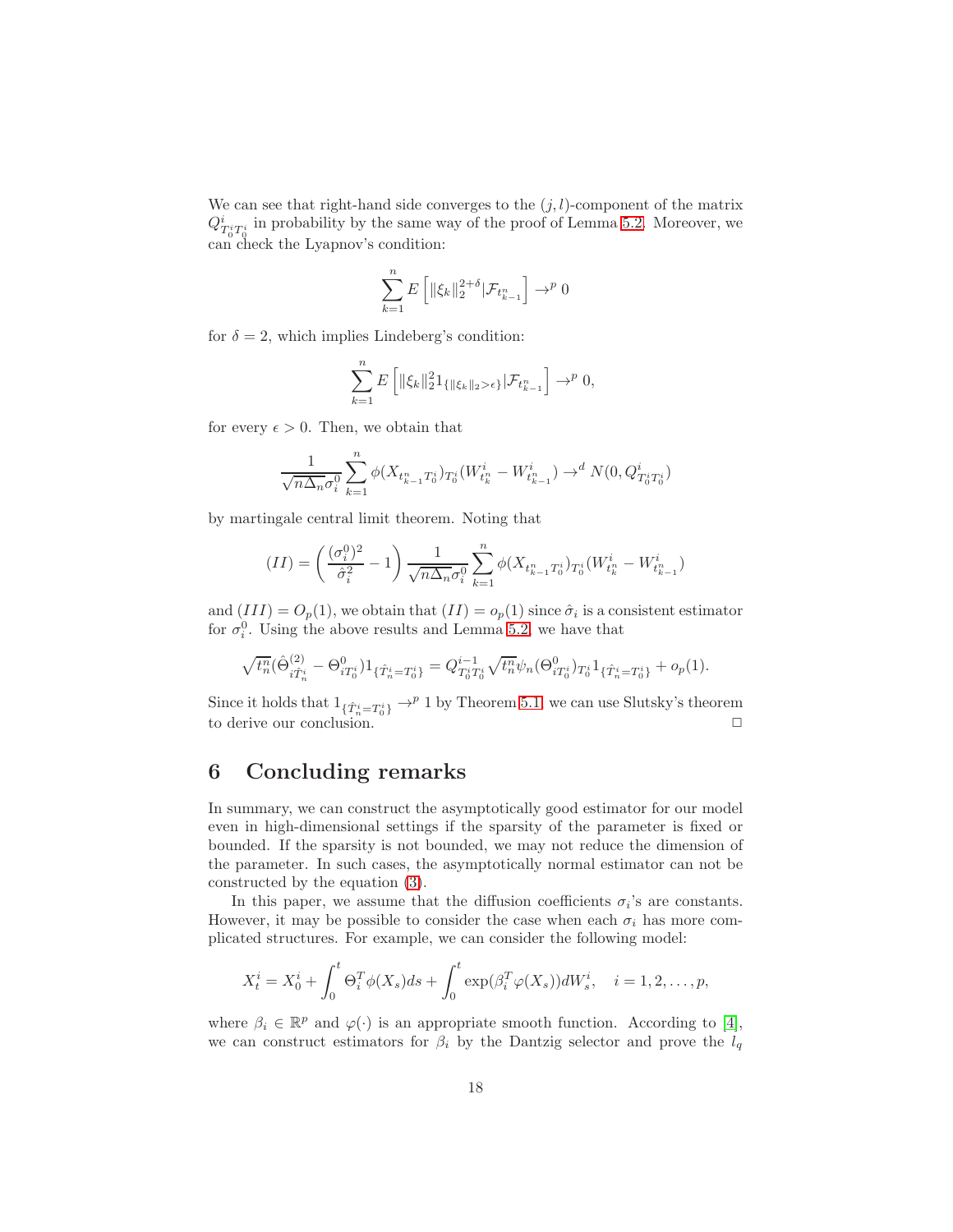consistency of the estimators for every  $q \in [1,\infty]$ . Therefore, we may prove the same asymptotic properties of  $\Theta$  even for the above model which has highdimensional parameters in diffusion coefficients.

Besides, variable selection consistency of the estimator of drift matrix is important for applications such as graphical modeling which can be seen in [\[10\]](#page-18-3) and [\[9\]](#page-18-1). In future, we would like to consider such applications and present some numerical results.

Acknowledgements. The author would like to express the appreciation to Prof. Y. Nishiyama of Waseda University and Dr. K. Tsukuda of the University of Tokyo for long hours discussions about this paper.

### References

- [1] Bickel, P.J., Ritov, Y. and Tsybakov, A.B. (2009). Simultaneous analysis of lasso and Dantzig selector. Ann. Statist. 37, no. 4, 1705-1732.
- [2] Candés, E. and Tao, T.  $(2007)$ . The Dantzig selector: statistical estimation when  $p$  is much larger than  $n$ . Ann. Statist. 35, no.6, 2313-2351.
- [3] Fujimori, K. and Nishiyama, Y. (2017 a). The  $l_q$  consistency of the Dantzig selector for Cox's proportional hazards model. J. Statist. Plann. Inference 181, 62-70.
- <span id="page-18-2"></span>[4] Fujimori, K. and Nishiyama, Y. (2017 b). The Dantzig selector for diffusion processes with covariates. J. Japan Statist. Soc. 47, no.1, 59-73.
- [5] Genon-Catalot, V. and Jacod, J. (1993). On the estimation of the diffusion coefficient for multi-dimensional diffusion processes. Ann. Inst. H. Poincaré Probab. Statist. 29, no.1, 119-151.
- <span id="page-18-0"></span>[6] Gregorio, A. D. and Iacus, S. M. (2012). Adaptive LASSO-type estimation for multivariate diffusion processes. Econometric Theory 28, no.4, 838-860.
- [7] Kessler, M. (1997). Estimation of an ergodic diffusion from discrete observations. Scand. J. Statist. 24, no.2, 211-229.
- [8] Masuda, H. and Shimizu, Y. (2017). Moment convergence in regularized estimation under multiple and mixed-rates asymptotics. Mathematical Methods of Statistics no.2, 81-110.
- <span id="page-18-1"></span>[9] Periera, J. B. A. and Ibrahimi, M. (2014). Support recovery for the drift coefficient of high-dimensional diffusions. IEEE Trans. Inform. Theory 60, no.7, 4026-4049.
- <span id="page-18-3"></span>[10] Ravikumar, P., Wainwright, M. J. and Lafferty, J. D. (2010). Highdimensional Ising model selection using  $l_1$ -regularized logistic regression. Ann. Statist. 38, no.3, 1287-1319.